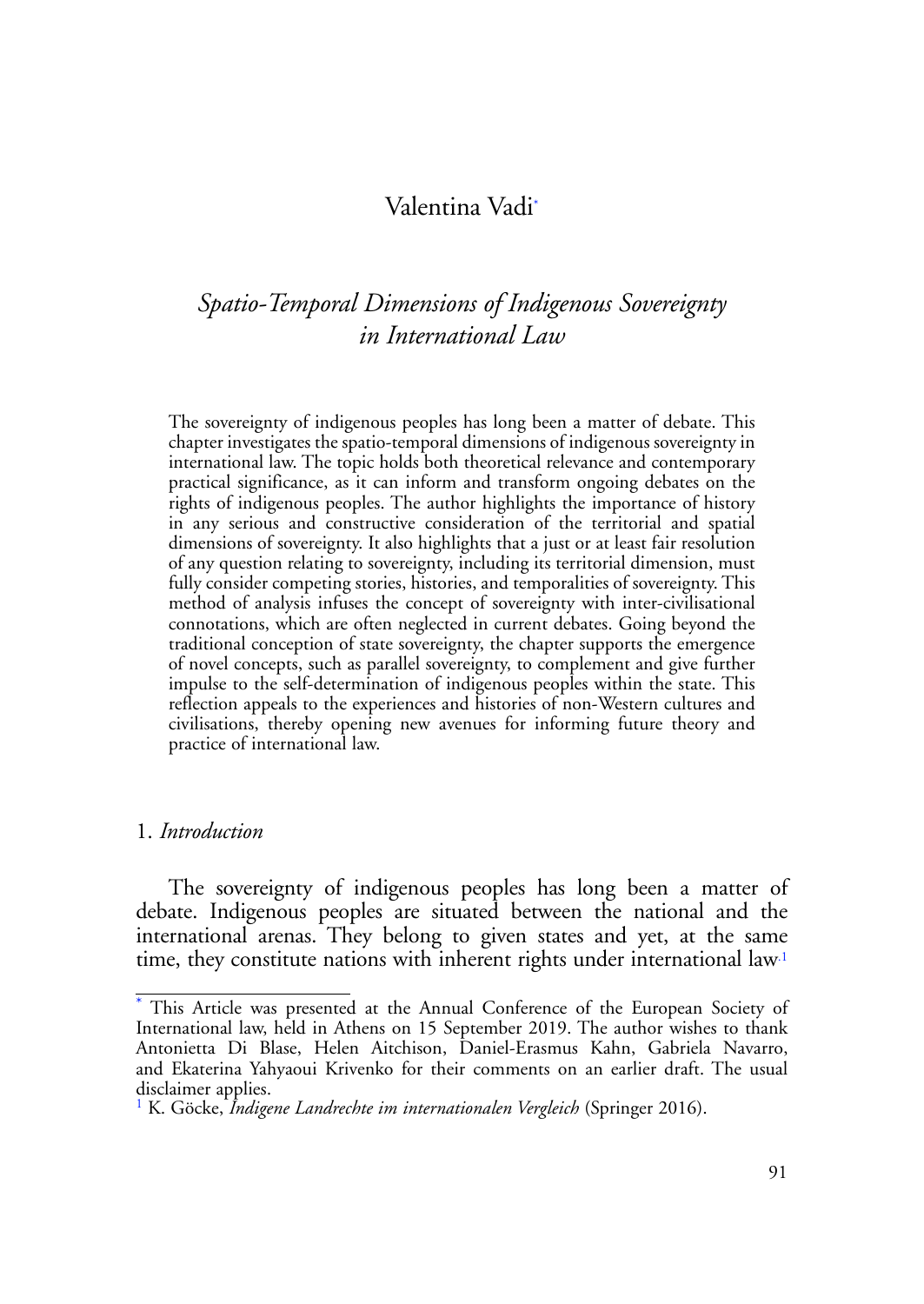<span id="page-1-3"></span>Although the recognition of indigenous peoples' inherent rights has gained some momentum at the international law level since the adoption of the 2007 United Nations Declaration on the Rights of Indigenous Peoples (UNDRIP),[2](#page-1-0) law and policy have often failed to respect, protect, and fulfil indigenous entitlements. For instance, many of the estimated 370 million indigenous people around the world have lost or risk losing their ancestral lands because of the exploitation of natural resources[.3](#page-1-1) Therefore, investigating the concept of sovereignty in relation to indigenous peoples not only holds theoretical relevance, but also contemporary practical significance, as it can inform and transform ongoing debates on the rights of indigenous people.

<span id="page-1-5"></span><span id="page-1-4"></span>This chapter investigates the concept of indigenous sovereignty in international law not only 'for the purpose of revealing and remedying the past' but for contributing to the development of international law[.4](#page-1-2) For indigenous peoples, indigenous sovereignty (i.e., the supreme power over their polity and autonomy) has never yielded or terminated; rather, it has a perpetual temporal dimension. Their traditional notions of indigenous sovereignty also include a key spatial dimension that transcends the drawing of boundaries and notions of property. For indigenous peoples, their sovereignty expresses the spiritual tie between the land and indigenous communities. At the same time, they acknowledge that indigenous sovereignty has in part co-existed with, and is parallel to, the sovereignty of the state. Most indigenous peoples do not aim to secede from the states in which they reside; rather, they seek to exert greater control over natural and cultural resources, and to obtain greater autonomy in order to safeguard their cultural legacy and determine their own future. The aim of this chapter is to investigate whether a notion of parallel sovereignty of indigenous peoples can be conceptualised, and whether sovereignty can be shared

<span id="page-1-0"></span>[<sup>2</sup>](#page-1-3) United Nations Declaration on the Rights of Indigenous Peoples (UNDRIP) G.A. Res. 61/295, U.N. Doc. A/RES/61/295 (13 September 2007). The Declaration was approved by 143 nations, but was opposed by the United States, Canada, New Zealand, and Australia. However, these four nations subsequently endorsed the Declaration. Drafted with the very active participation of indigenous representatives, the Declaration constitutes the outcome of two decades of preparatory work. While this landmark instrument is currently not binding, this may change in the future to the extent that its provisions reflect customary international law. UNDRIP, preamble.

<span id="page-1-1"></span>[<sup>3</sup>](#page-1-4) V. Vadi, 'Heritage, Power and Destiny: The Protection of Indigenous Heritage in International Investment Law and Arbitration' (2018) 50 *George Washington International Law Review* 101–155.

<span id="page-1-2"></span>[<sup>4</sup>](#page-1-5) A. Anghie, *Imperialism, Sovereignty and the Making of International Law* (Cambridge: CUP 2005) 199.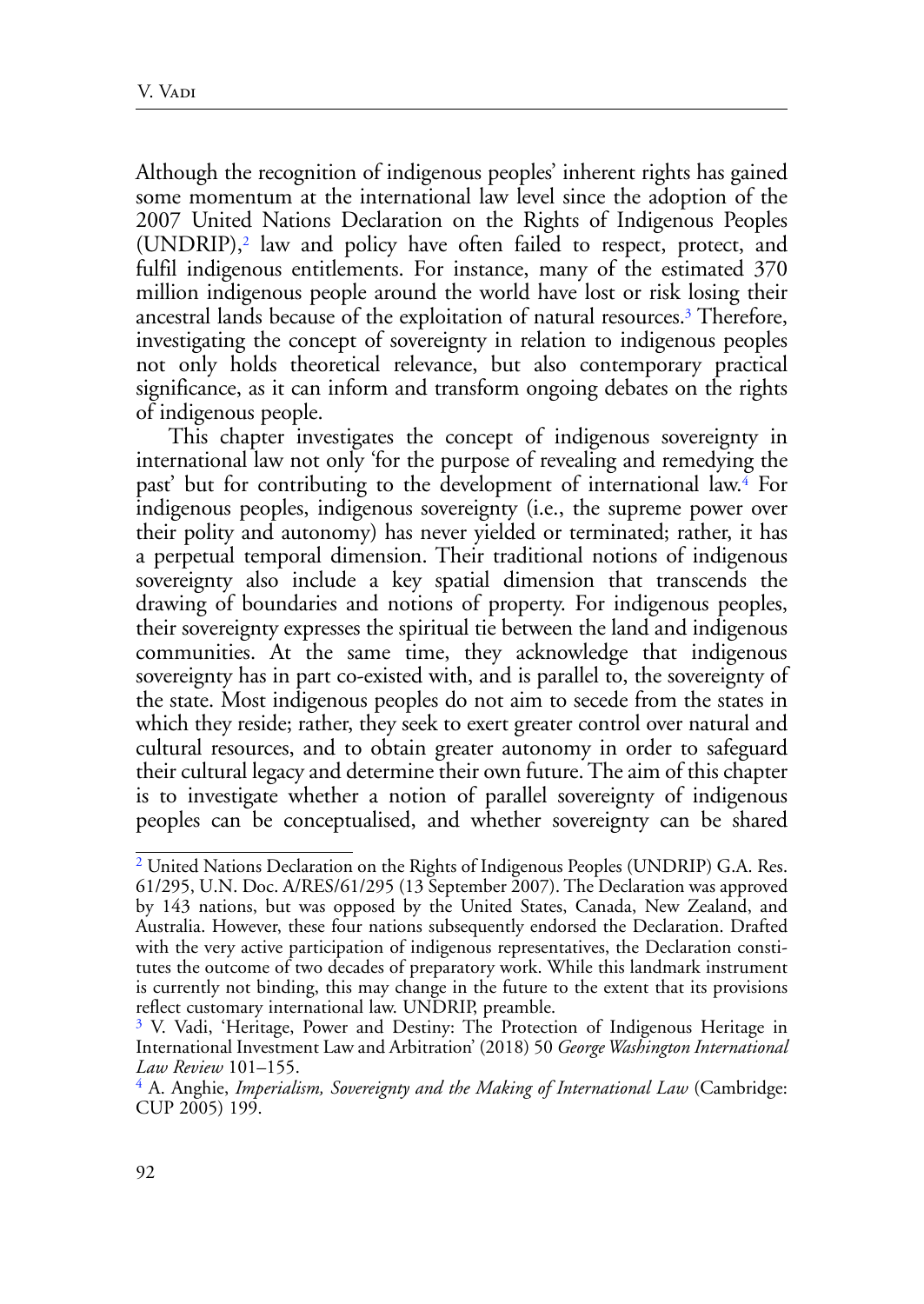<span id="page-2-4"></span>between states and indigenous peoples.<sup>[5](#page-2-0)</sup>

This chapter examines the question of indigenous sovereignty in international law by focusing on three distinct dimensions: 1) time;  $\tilde{2}$ ) space; and 3) law. First, it highlights the importance of history and the temporal dimension for any serious and constructive consideration of sovereignty. The chapter explores the theoretical basis that supports notions of parallel indigenous sovereignty in municipal and international law. It further affirms that a just or at least fair resolution of any question relating to sovereignty, including its territorial dimension, must fully consider competing stories, histories, and temporalities of sovereignty. Second, the chapter investigates the notion of space in relation to indigenous peoples' rights and sovereignty, holding that there is 'some promise ... in a practice of sovereignty that operates in spite of lines on a map.'[6](#page-2-1) Third, the chapter suggests the adoption of a novel approach to analysing sovereignty in international law, developing the concept of parallel sovereignty and infusing the concept with inter-civilisational connotations and meanings, which often remain invisible in current debates[.7](#page-2-2)

<span id="page-2-6"></span><span id="page-2-5"></span>The chapter proceeds as follows. After briefly examining the notion of sovereignty, it discusses the spatio-temporal features of indigenous sovereignty and briefly illuminates the legal issue raised by the historical encounter of civilisations. It then explores the emergence of novel concepts such as parallel or shared sovereignty as useful conceptual tools that can contribute to the respect, protection, and fulfilment of indigenous peoples' rights. In this way, such notions can contribute to dismantling colonial relics,<sup>8</sup> appealing to experiences and histories of non-Western cultures and civilisations and thereby opening new avenues for informing future

<span id="page-2-7"></span><span id="page-2-0"></span>[<sup>5</sup>](#page-2-4) M. Nino, *Land grabbing e sovranità territoriale in diritto internazionale* (Napoli: Editoriale Scientifica 2018) 203.

<span id="page-2-1"></span>[<sup>6</sup>](#page-2-5) M. Fakhri, 'Third World Sovereignty, Indigenous Sovereignty, and Food Sovereignty: Living with Sovereignty despite the Map' (2018) 9 *Transnational Legal Theory* 218–253, 218.

<span id="page-2-2"></span>[<sup>7</sup>](#page-2-6) But see Y. Onuma, *International Law in a Transcivilizational World* (Cambridge: CUP 2017).

<span id="page-2-3"></span>[<sup>8</sup>](#page-2-7) See W. Twining, *General Jurisprudence: Understanding Law from a Global Perspective* (Cambridge: Cambridge University Press 2008) 362 (calling the assumption that domestic law consists of the state law and that public international law consists of the law of sovereign states as the 'Westphalian duo'); R. Dibadj, 'Panglossian Transnationalism' (2008) 44 *Stanford Journal of International Law* 253, 256 (noting that as 'a product of the Westphalian state-centered system of world law', international law 'maintains that the states are the only subjects of international law…').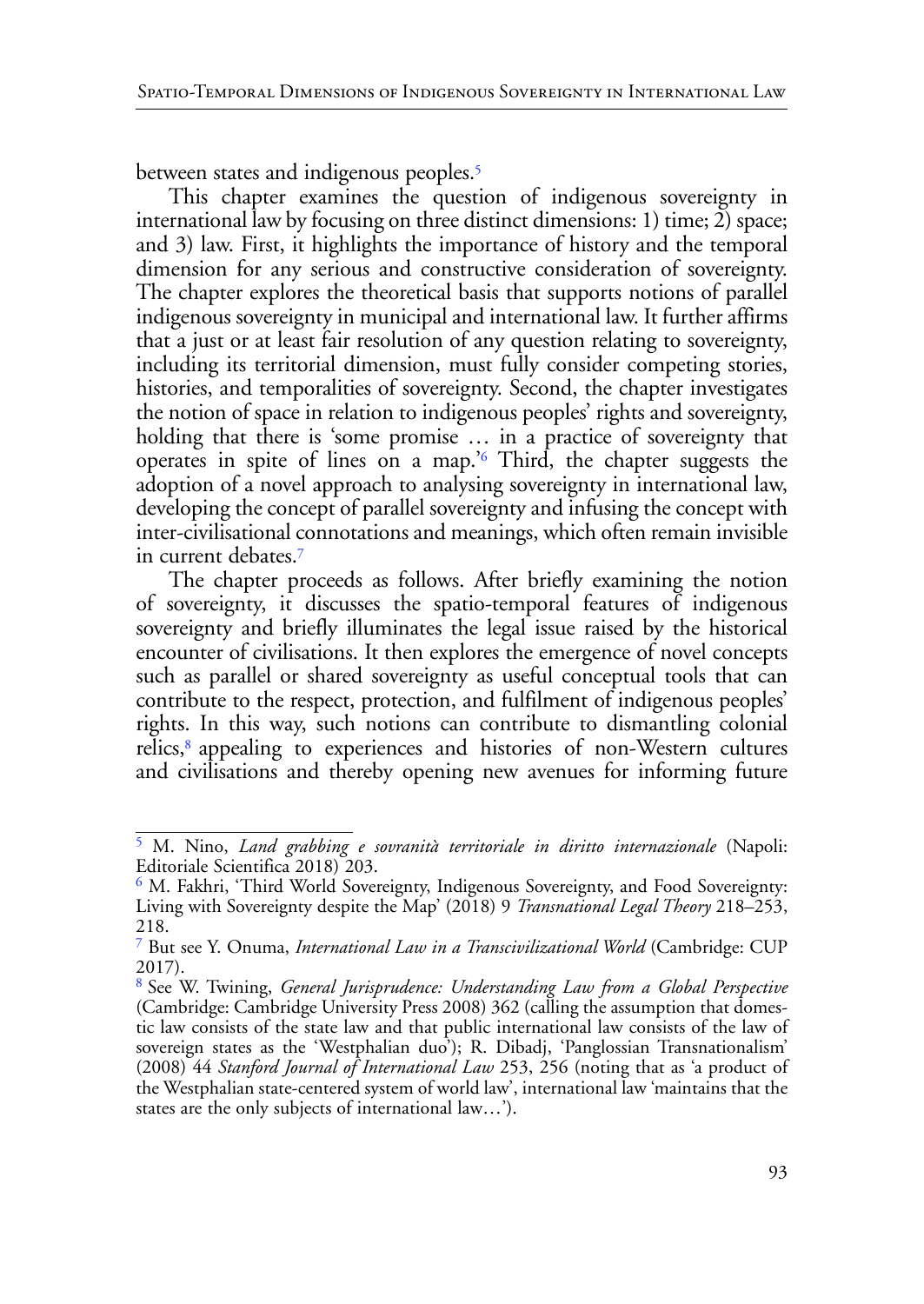<span id="page-3-4"></span>theory and practice of international law[.9](#page-3-0) Although several countries have adopted notions of concurrent or parallel sovereignty which recognise the sovereignty of indigenous peoples within their lands, international law instruments refrain from openly discussing the question of indigenous sovereignty. However, this chapter argues that the use of concepts such as shared or parallel sovereignty would be sound in theory and viable in practice. Recognising indigenous sovereignty as a special form of sovereignty that is parallel to and coexists with state sovereignty is not only a way to implement indigenous peoples' rights at the domestic level, but also a way to strengthen the role indigenous people play in international affairs by reframing the relationship between state and non-state actors in ways which privilege human rights over the reason of state[.10](#page-3-1)

#### <span id="page-3-5"></span>2. *Sovereignty*

The concept of sovereignty indicates supreme power and has both internal and external dimensions. Internal sovereignty refers to the supreme power over a given polity, autonomy, and exclusive competence over its internal affairs. External sovereignty refers to the capacity of a polity to act in international relations, its right to exercise self-defense, and to ratify treaties. The notion of sovereignty implies the equality of nations. $<sup>11</sup>$ </sup>

<span id="page-3-7"></span><span id="page-3-6"></span>Since the 1648 Peace of Westphalia, sovereignty has been traditionally associated with the notion of state meant as a political entity with its own people, territory, and government[.12](#page-3-3) As Crawford put it, sovereignty has been conceptualised as a package of rights and obligations that accompanies

<span id="page-3-0"></span>[<sup>9</sup>](#page-3-4) K. Anker, *Declarations of Interdependence: A Legal Pluralist Approach to Indigenous Rights* (Milton: Ashgate 2014)(advancing legal pluralist approaches to indigenous rights and relying, *inter alia*, on Indigenous legal traditions).

<span id="page-3-1"></span> $^{10}$  H. Nicol, 'From Territory to Rights: New Foundations for Conceptualising Indigenous Sovereignty' (2017) 22 *Geopolitics* 794–814.

<span id="page-3-2"></span><sup>&</sup>lt;sup>[11](#page-3-6)</sup> Reparation for Injuries suffered in the Service of the United Nations, Advisory Opinion, 11 April 1949, [1949] ICJ Rep 174, 177–8 (defining states as 'political entities equal in law, similar in form …, the direct subjects of international law.'); John H. Jackson, 'Sovereignty-Modern: A New Approach to an Outdated Concept (2003) 97 *AJIL* 782–802.<br><sup>12</sup> A. Pagden *Lords of all the World. Ideologies of Empire in Spain, Britain and France c.* 

<span id="page-3-3"></span>*<sup>1500–</sup>c.1800* (New Haven/London: Yale University Press 1995) 15; R. H. Lesaffer, 'The Grotian Tradition Revisited: Change and Continuity in the History of International Law' (2003) 73 *British Yearbook of International Law* 116.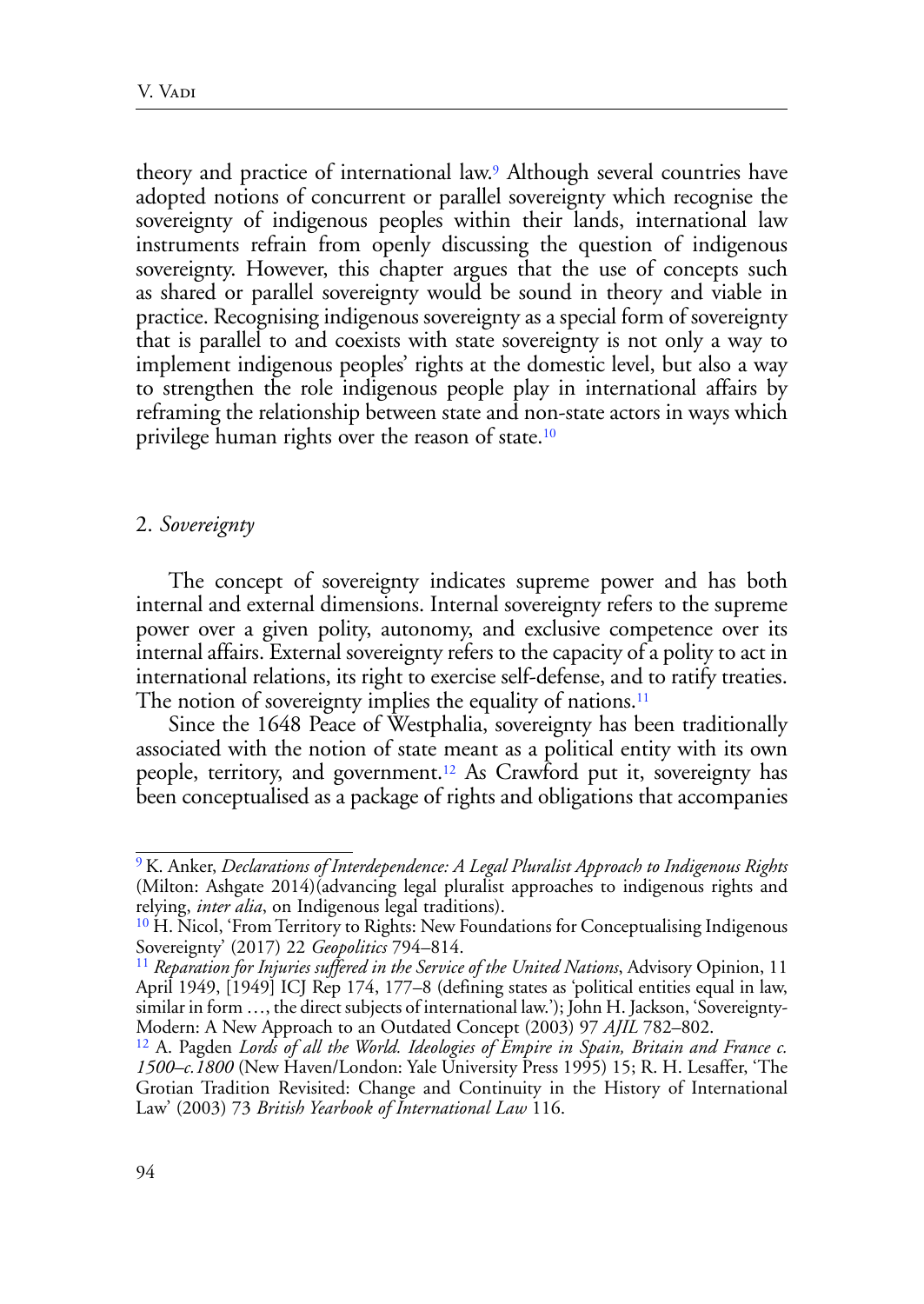<span id="page-4-12"></span><span id="page-4-11"></span><span id="page-4-10"></span><span id="page-4-9"></span>statehood.<sup>13</sup> The European concept of sovereignty presupposes statehood.<sup>[14](#page-4-1)</sup> By the middle of the sixteenth century, 'the traditional universal powers, the Pope and the Emperor, had lost the struggle for the establishment of their supremacy in Europe.<sup>'15</sup> Therefore, a number of European states acquired external sovereignty (*supremitas*),<sup>16</sup> no longer recognising 'a higher external authority' (*superiorem non recognoscens*). No longer were states merely parts of a greater political entity; rather, they were perfect communities, complete in and of themselves (*communitates perfectae*). Sovereignty increasingly overlapped with statehood, sovereign states became the primary subjects of the international community.

<span id="page-4-16"></span><span id="page-4-15"></span><span id="page-4-14"></span><span id="page-4-13"></span>However, the concept of nation (indicating ties of 'belonging, language, religion, shared cultural as well as civilizational traditions') as the holder of sovereignty 'antedates the advent of the idea of state.['17](#page-4-4) In Africa, the Americas, and Asia different concepts of sovereignty existed. In these continents, countries developed 'their own ways of articulating … concern about the nature and scope of sovereign power'[18](#page-4-5) and sovereignty was layered[.19](#page-4-6) Immense native empires ruled diverse peoples in Africa, the Americas, and Asia[.20](#page-4-7) In Africa several imperial states including the Songhay Empire exerted control over large areas. In Asia, the Ottoman, Safavid, and Mughal empires as well as the Chinese Ming Dynasty (1368– 1644) and Japanese Tokugawa shogunate (1603–1868) exercised power differently but all controlled large territories and different peoples. For instance, international relations among Asian countries reflected China's predominant status in the region<sup>21</sup> In the extreme North, Russian tsars governed an immense empire.

<span id="page-4-17"></span>The fact that European states and Indigenous nations signed treaties

<span id="page-4-0"></span><sup>&</sup>lt;sup>13</sup> J. Crawford, 'Sovereignty as a Legal Value', in J. Crawford and M. Koskenniemi (eds),

<span id="page-4-1"></span>*The Cambridge Companion to International Law* (Cambridge: CUP 2012) 117–133.<br><sup>14</sup> Montevideo Convention on Rights and Duties of States, in force 26 December 1934, 165 *LNTS* 19.

<span id="page-4-2"></span><sup>&</sup>lt;sup>15</sup> Lesaffer, 'The Grotian Tradition Revisited', 115.

<span id="page-4-3"></span>[<sup>16</sup>](#page-4-12) L. Benton, *A Search for Sovereignty*: *Law and Geography in European Empires, 1400- 1900* (Cambridge: CUP 2010) 5.

<span id="page-4-4"></span>[<sup>17</sup>](#page-4-13) U. Baxi, 'India–Europe', in B. Fassbender and A. Peters (eds), *The Oxford Handbook of the History of International Law* (Oxford: OUP 2012) 744, 745. <sup>18</sup> Id. 747.

<span id="page-4-6"></span><span id="page-4-5"></span>[<sup>19</sup>](#page-4-15) Z. Leonard, 'Law of Nations Theory and the Native Sovereignty Debates in Colonial India', (2019 *Law and History Review* 1–35, 2.

<span id="page-4-7"></span><sup>20</sup> C. H. Parker, *Global Interactions in the Early Modern Age* (Cambridge: CUP 2010) 2. [21](#page-4-17) K. Akashi, 'Japan–Europe', in B. Fassbender and A. Peters (eds), *The Oxford Handbook* 

<span id="page-4-8"></span>*of the History of International Law* (Oxford: OUP 2012) 724, 726.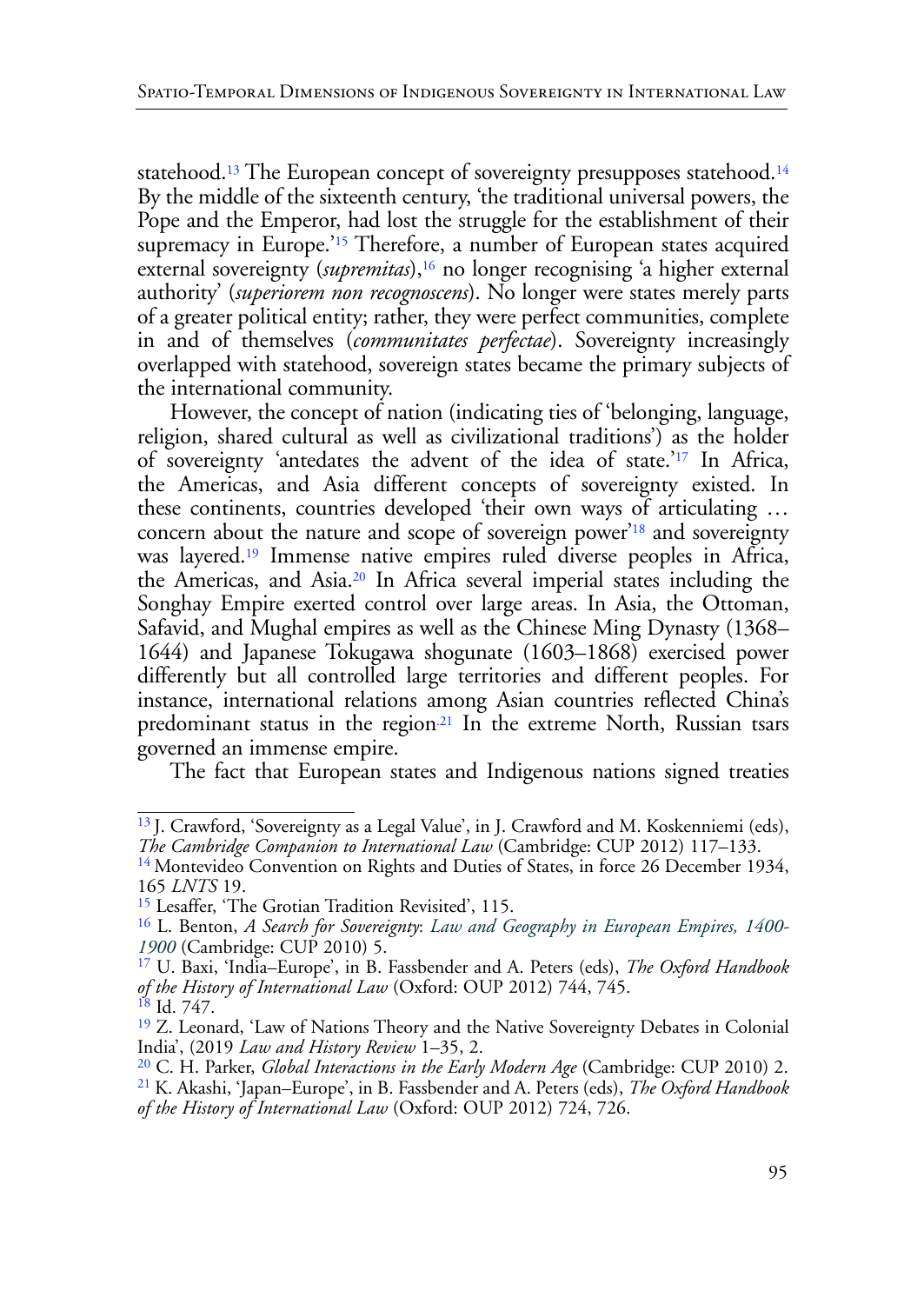<span id="page-5-8"></span><span id="page-5-7"></span>suggests that native powers exercised both internal and external sovereignty.<sup>22</sup> It also suggests an implicit 'acknowledgment of their equal juridical existence and status.'[23](#page-5-1) Indigenous nations had their own forms of governance and social and cultural systems. As sovereign nations, they had 'a natural right of resistance' and self-defense.

<span id="page-5-9"></span>The history of the seizure of the African, Australian, and American continents can be read as 'a complex and multifaceted story of the de-legitimation of pre-colonial political powers over territory and people.['24](#page-5-2) In encountering different perceptions of governance, the European concept of territorial sovereignty as statehood prevailed[.25](#page-5-3)

<span id="page-5-10"></span>International lawyers may well wonder whether the historical early modern features of the concept of sovereignty as distinct from statehood have any relevance today. Contemporary international law remains statecentric. Nonetheless, the fact that the concept of sovereignty has historically included polities that were not states demonstrates that, at least theoretically, there is no necessary coincidence between sovereignty and statehood and that other conceptualizations of sovereignty in addition to and complementary to that of state sovereignty are not only possible, but used to be a part of the fabric of the early modern law of nations.

<span id="page-5-11"></span>Proposals to recognise and reconcile indigenous and settler sovereignties have increasingly been made.<sup>26</sup> For instance, Jeremy Webber examines different notions of sovereignty, demonstrating that while sovereignty is often conceived as a unified and monolithic concept in international legal theory, it can instead be understood as complex, multifaceted, and multilayered.<sup>27</sup> For others, indigenous sovereignty should be a fundamental element of reconciliation between settler and indigenous societies.[28](#page-5-6)

<span id="page-5-13"></span><span id="page-5-12"></span><span id="page-5-1"></span><span id="page-5-0"></span><sup>&</sup>lt;sup>22</sup> Leonard, 'Law of Nations Theory and the Native Sovereignty Debates in Colonial India', 4. [23](#page-5-8) Baxi, 'India–Europe', 745.

<span id="page-5-2"></span>[<sup>24</sup>](#page-5-9) D.-E. Kahn, 'Territory and Boundaries', in B. Fassbender and A. Peters (eds), *The Oxford Handbook of the History of International Law* (Oxford: OUP 2012) 225–235 (referring to the African continent).

<span id="page-5-3"></span>[<sup>25</sup> I](#page-5-10)d. 236.

<span id="page-5-4"></span>[<sup>26</sup>](#page-5-11) See P. Macklem and D. Sanderson (eds), *From Recognition to Reconciliation: Essays on the Constitutional Entrenchment of Aboriginal and Treaty Rights* (Toronto: University of Toronto Press 2016).

<span id="page-5-5"></span><sup>&</sup>lt;sup>27</sup> J. Webber, 'We Are Still in the Age of Encounter: Section 35 and a Canada beyond Sovereignty' in P. Macklem and D. Sanderson (eds), *From Recognition to Reconciliation: Essays on the Constitutional Entrenchment of Aboriginal and Treaty Rights* (Toronto: University of Toronto Press 2016) 63–99.

<span id="page-5-6"></span>[<sup>28</sup>](#page-5-13) S. Rigney, 'The Hopes and Discontents of Indigenous–Settler Reconciliation' (2017) 11 *International Journal of Transitional Justice* 359–68, 365.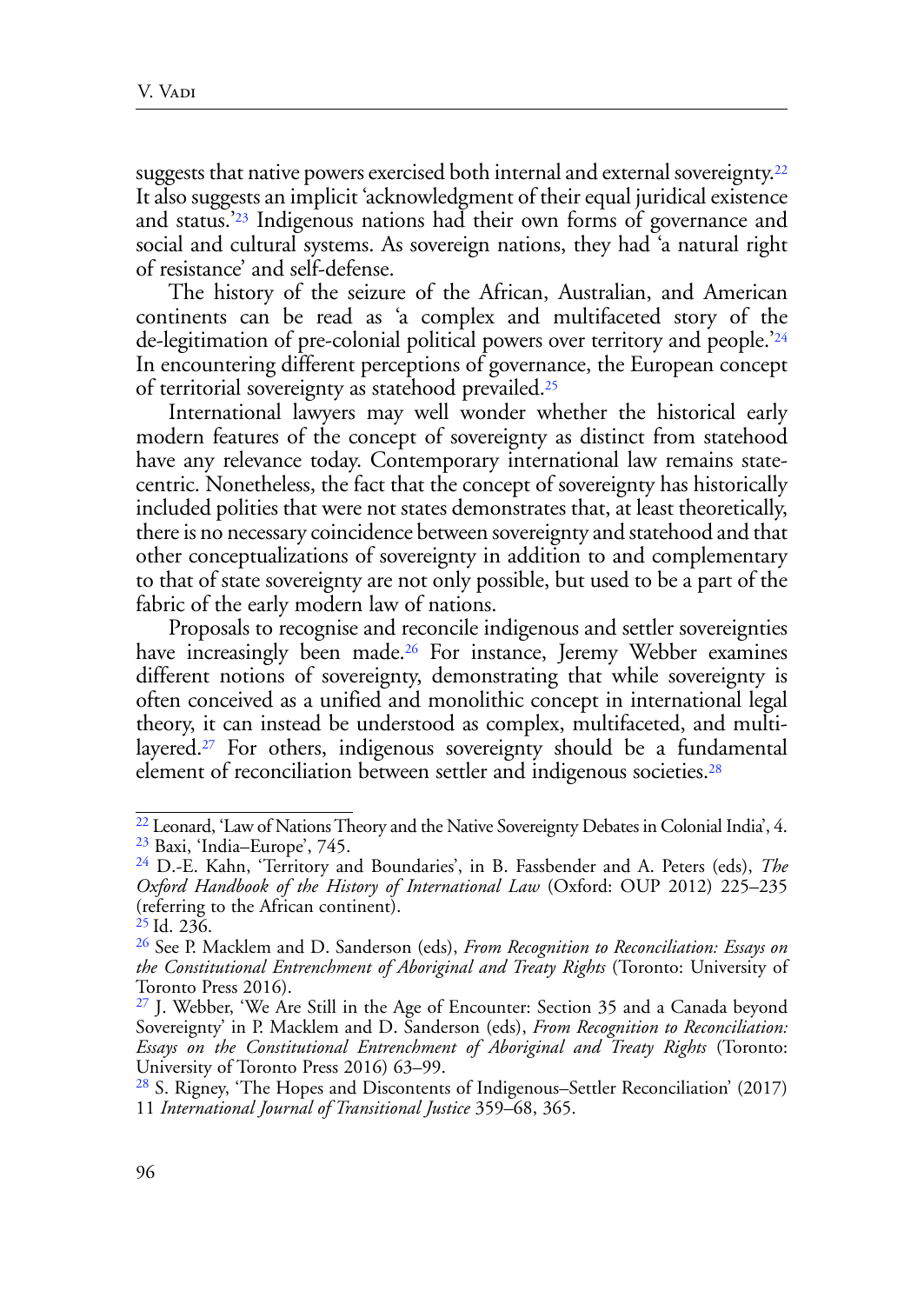#### 3. *Space*

<span id="page-6-9"></span><span id="page-6-8"></span><span id="page-6-7"></span>Indigenous communities are geographically rooted in given places, but politically, historically, and legally situated between the national and the international spheres. Indigenous peoples are geographically 'indigenous' because they have been living in a given territory since time immemorial, even before the establishment of the state under whose sovereignty they live today.[29](#page-6-0) Their roots 'are embedded in the lands on which they live … much more deeply than the roots of more powerful sectors of society living on the same lands.<sup>'30</sup> They are 'culturally distinctive societies that find themselves engulfed by settler societies born of the forces of empire and conquest.['31](#page-6-2) They 'have suffered from historic injustices as a result of, *inter alia*, their colonization and dispossession of their lands, territories and resources, thus preventing them from exercising, in particular, their right to development in accordance with their own needs and interests.['32](#page-6-3) They hold 'inherent rights which derive from their political, economic and social structures and from their cultures, spiritual traditions, histories and philosophies, especially their rights to their lands, territories and resources.'[33](#page-6-4)

<span id="page-6-12"></span><span id="page-6-11"></span><span id="page-6-10"></span>For indigenous peoples, land is the basis of economic livelihood and the source of spiritual and cultural identity.[34](#page-6-5) Indigenous peoples maintain cultural and spiritual ties with the territory they have traditionally occupied<sup>[35](#page-6-6)</sup> due to the presence of sacred sites and the intrinsic sacred value

<span id="page-6-13"></span><span id="page-6-0"></span><sup>&</sup>lt;sup>29</sup> Article 1 of the ILO Convention 169 concerning Indigenous and Tribal Peoples in Independent Countries defines indigenous peoples' 'on account of their descent from the populations which inhabited the country, or a geographical region to which the country belongs, at the time of conquest or colonization or the establishment of present state boundaries and who, irrespective of their legal status, retain some or all of their own social, economic, cultural and political institutions.'

<span id="page-6-1"></span>[<sup>30</sup>](#page-6-8) J. Anaya *Indigenous Peoples in International Law* (Oxford: Oxford University Press 2nd edition, 2004)  $3.31$  *Ibid.* 

<span id="page-6-2"></span>

<span id="page-6-3"></span><sup>&</sup>lt;sup>32</sup> UNDRIP, preamble.

<span id="page-6-4"></span>[<sup>33</sup>](#page-6-11) Id.

<span id="page-6-5"></span><sup>&</sup>lt;sup>34</sup> J. Gilbert 'Custodians of the Land- Indigenous Peoples, Human Rights and Cultural Integrity' in M. Langfield, W. Logan and M. Nic Craith (eds), *Cultural Diversity, Heritage and Human Rights* (Oxon: Routledge 2010) 31.

<span id="page-6-6"></span>[<sup>35</sup>](#page-6-13) Inter-Am. Ct. H.R., *Mayagna (Sumo) Awas Tigni Community v. Nicaragua*, Judgment of 31 August 2001, IACtHR Series C, No. 79, 75, para. 149 (clarifying that 'For indigenous communities, relations to the land are not merely a matter of possession and production but a material and spiritual element which they must fully enjoy, even to preserve their cultural legacy and transmit it to future generations.')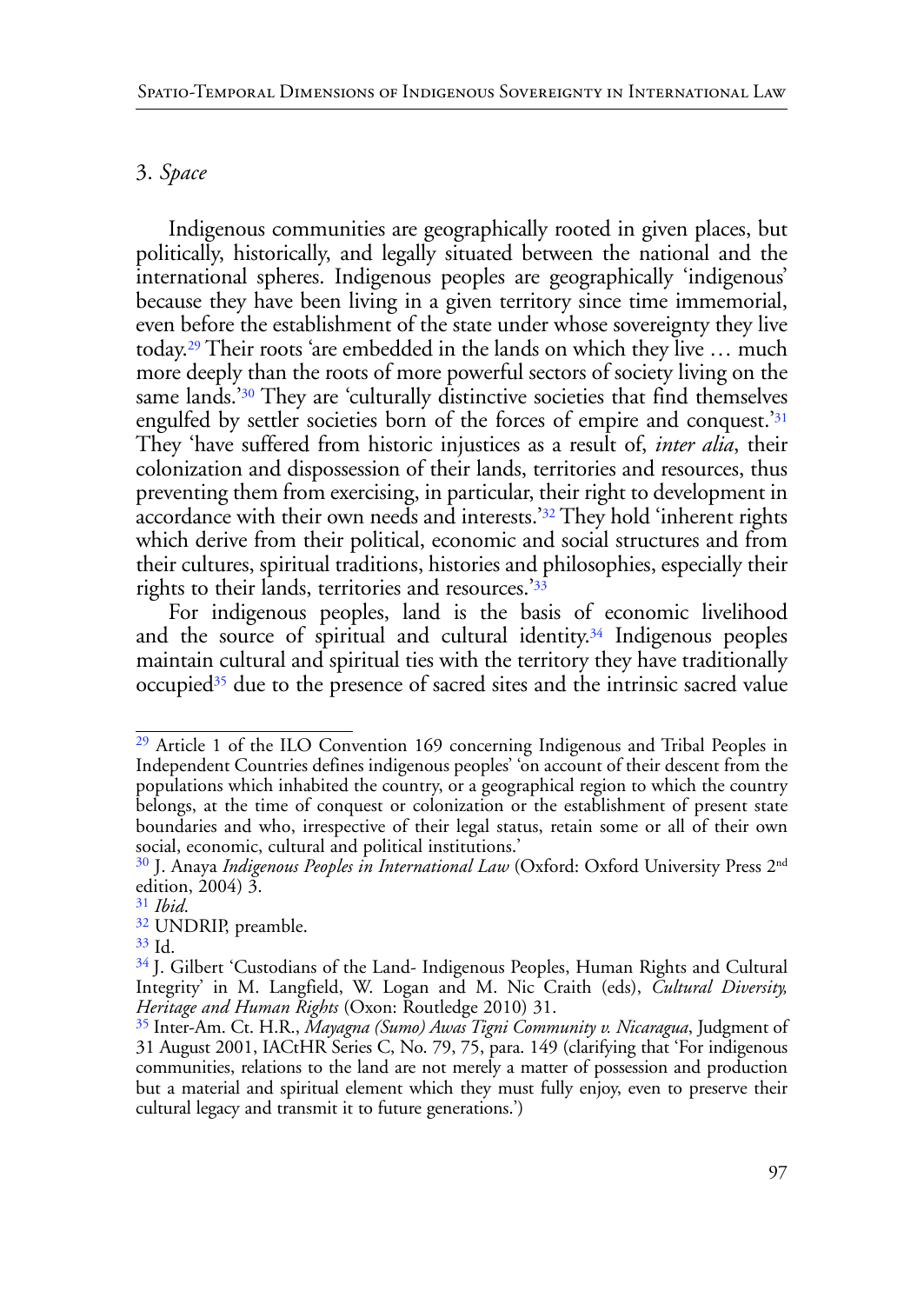<span id="page-7-9"></span><span id="page-7-8"></span>of the territory itself.[36](#page-7-0) They 'see the land and the sea, all of the sites they contain, and the knowledge and the laws associated with those sites, as a single entity that must be protected as a whole.<sup>[37](#page-7-1)</sup> Although indigenous cultures vary across continents, 'there is a common thread that runs through these diverse indigenous groups—a deep cultural and spiritual connection to the land, and a belief that the world is interconnected. Native peoples traditionally strive to live sustainably with the land, as stewards of it.['38](#page-7-2) Land rights transcend drawn boundaries and notions of property.

<span id="page-7-12"></span><span id="page-7-11"></span><span id="page-7-10"></span>Although indigenous peoples are politically situated between the national and the international arenas, for decades, indigenous peoples have been considered solely as components of states, rather than 'legal unit[s] of international law.['39](#page-7-3) As a result, indigenous peoples have been perceived and treated solely as subjects of domestic law[.40](#page-7-4) As Daes contended, for centuries international law seemed to know no other subjects than states[.41](#page-7-5) By denying the sovereignty of indigenous peoples, or failing to implement their obligations toward them under the law of nations, states have infringed indigenous peoples' rights[.42](#page-7-6)

<span id="page-7-14"></span><span id="page-7-13"></span>Nonetheless, in the past decades there have been attempts to listen to indigenous voices and to appreciate their methodologies and knowledge systems. An understanding has arisen that a given territory can be 'home to multiple sovereignties which must meet' as a matter of 'legal pluralism' and as an expression of the 'interactions between different ways of knowing and doing law.['43](#page-7-7)

<span id="page-7-15"></span><span id="page-7-1"></span><span id="page-7-0"></span>[<sup>36</sup>](#page-7-8) Inter-Am. Ct. H.R., *Case of the Saramaka People v. Suriname*, Judgment on Preliminary Objections, Merits, Reparations and Costs, 28 November 2007, (ser. C) No. 172, para. 82. [37](#page-7-9) C. O' Faircheallaigh, 'Negotiating Cultural Heritage? Aboriginal Mining Company Agreements in Australia' (2003) 39 *Development and Change* 27.

<span id="page-7-2"></span><sup>&</sup>lt;sup>38</sup> E. M. Genia, 'The Landscape and Language of Indigenous Cultural Rights' (2012) 44 *Arizona State Law Journal* 653, 659.

<span id="page-7-3"></span>[<sup>39</sup>](#page-7-11) *Cayuga Indians (Great Britain) v. United States*, 6 *Review of International Arbitral Awards* 173 (1926) 176 (stating that an Indian tribe 'is not a legal unit of international  $law.'$ 

<span id="page-7-4"></span>[<sup>40</sup>](#page-7-12) S. Wiessner 'Indigenous Self-Determination, Culture, and Land: A Reassessment in Light of the 2007 UN Declaration on the Rights of Indigenous Peoples' in E. Pulitano (ed), *Indigenous Rights in the Age of the UN Declaration* (Cambridge: Cambridge University Press 2012) 38.

<span id="page-7-5"></span>[<sup>41</sup>](#page-7-13) E.-I. Daes 'Indigenous Peoples' Rights to their Natural Resources' in A. Constantinides and N. Zaikos (eds), *The Diversity of International Law* (Leiden/Boston: Martinus Nijhoff 2009).

<span id="page-7-6"></span>[<sup>42</sup>](#page-7-14) See generally C. Rossi, *Sovereignty and the Territorial Temptation* (Cambridge: CUP 2017). [43](#page-7-15) Rigney, 'The Hopes and the Discontents of Indigenous–Settler Reconciliation', 367.

<span id="page-7-7"></span>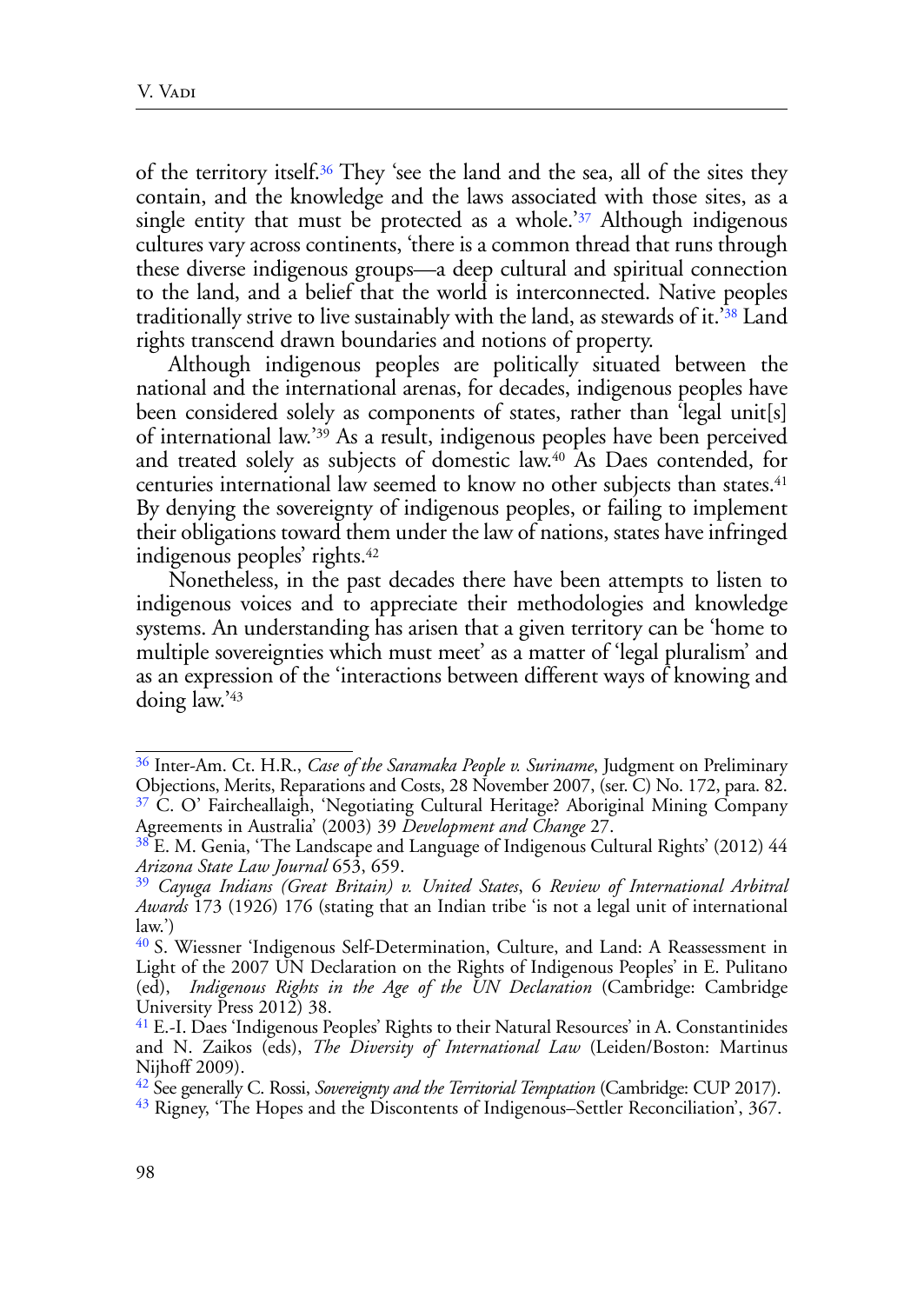## 4. *Time*

<span id="page-8-6"></span><span id="page-8-5"></span>Time plays a crucial role in indigenous peoples' expressions of sovereignty and struggles for self-determination.<sup>44</sup> Indigenous peoples have historically played a significant role in international relations, signed treaties, and been recognised as sovereign nations.[45](#page-8-1) The issues of '[indigenous] rights and sovereignty are rooted in the first encounters between the [tribes] and the colonial powers of the sixteenth and seventeenth centuries.['46](#page-8-2)

<span id="page-8-8"></span><span id="page-8-7"></span>In the early modern period, many scholars acknowledged the sovereignty and territorial rights of indigenous peoples, including Alberico Gentili (1552–1608). A religious refugee and Regius Professor at the University of Oxford, Gentili wrote on a variety of matters ranging from state immunity to territorial waters, from piracy to preventive war. His reflection on cultural diversity and indigenous sovereignty were relatively atypical for his time and deserves exploration. For example, Gentili perceived indigenous sovereignty 'as preventing land from being classified as *terra nullius*, or open to acquisition by mere occupation.['47](#page-8-3) According to Gentili, if other nations 'live in a manner different from that which we follow in our own country, they surely do no wrong.['48](#page-8-4) As such, no one should be offended by the fact that another person practices a different faith. Acknowledging a limited cultural and religious pluralism, Gentili believed that religion should not give rise to any war, just as cultural diversity should not constitute a just cause for waging war. He therefore rejected the legitimacy of any form of religious violence, arguing that there should be no forced conversions, persecutions, or exterminations. Gentili condemned the Spanish conquest of the Americas, in which the Spaniards used religion as a pretext for their wars against the natives. For this reason, the Spanish conquest was a clear

<span id="page-8-9"></span><span id="page-8-0"></span>[<sup>44</sup>](#page-8-5) M. Rifkin, *Beyond Settler Time: Temporal Sovereignty and Indigenous Self-Determination* ('Durham NC' Duke University Press 2017) 180 (addressing the question as to whether sovereignty can be expressed in ways that differ from dominant frames of reference.)

<span id="page-8-1"></span>[<sup>45</sup>](#page-8-6) See, *ex multis*, M. Hickford and C. Jones (eds), *Indigenous Peoples and the State: International Perspectives on the Treaty of Waitangi* (Vancouver: University of British Columbia Press 2018).

<span id="page-8-2"></span>[<sup>46</sup>](#page-8-7) A. F. Kinney, 'The Tribe, the Empire, and the Nation: Enforceability of Pre-Revolutionary Treaties with Native American Tribes' (2007-2008) 39 *Case Western Reserve Journal of International Law* 897, 898–99 (referring to the situation of indigenous tribes in Virginia).

<span id="page-8-3"></span>[<sup>47</sup>](#page-8-8) J. Cassidy 'Sovereignty of Aboriginal Peoples' (1998) 9 *Indiana International and Comparative Law Review* 65, 69.

<span id="page-8-4"></span>[<sup>48</sup>](#page-8-9) A. Gentili, *De Iure Belli Libri Tres* [1612] (On the Law of War) J. C. Rolfe transl. (Oxford: Clarendon Press 1933) Book I, Chapter 9.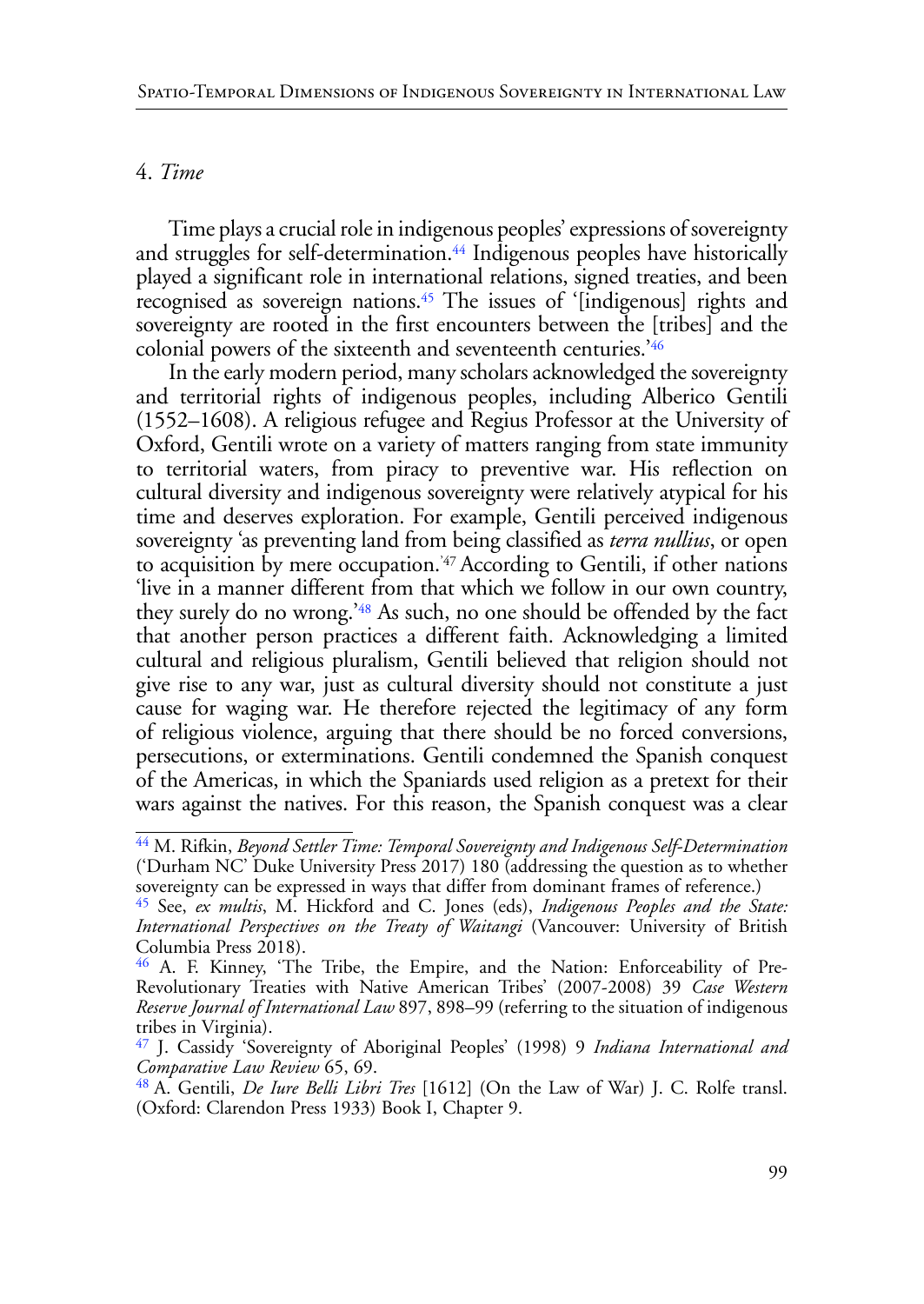example of an unjust war. Gentili contended that the pursuit of conquest (*cupiditas gloriae et dominationis*) was not a legitimate cause of war.

<span id="page-9-6"></span><span id="page-9-5"></span>In rejecting the notion that cultural differences could constitute a legitimate cause for waging war, Gentili aligned with the position of the Dominican friar and historian Bartolomé de Las Casas (1484–1566) and the philosopher Giordano Bruno (1548–1600). In his 1552 *Brevísima Relación*, Las Casas described indigenous kingdoms as 'illustrious' (*illustria regna*), 'with great cities, sovereigns, judges, and laws' (*magnas civitates, reges, iudices, leges*). [49](#page-9-0) He also firmly disavowed the notion that cultural difference could be a just cause for war. Las Casas believed that people could legitimately defend themselves against those who waged war under the pretext of 'civilizing' them (*praetextu sapientiae*)[.50](#page-9-1) While Las Casas did not appear among the Gentilian sources, Gentili may have known his work, as an English translation of Las Casas' *Brevísima Relación* appeared in 1583. Both scholars fiercely condemned the Spanish conquest as being based on illegitimate grounds. They both acknowledged the sovereignty and property rights of the Indians and their right to defend themselves against the unlawful expansion of others. Furthermore, both scholars considered all human beings to be born free. Like Giordano Bruno, Gentili argued that none should be subject to forced conversion to any religion.<sup>51</sup>

<span id="page-9-8"></span><span id="page-9-7"></span>Nonetheless, there was a clear divide between theory and practice. Powerful states articulated arguments of discovery and *terra nullius* and, in manifest disregard of the legal theory of the time, granted territorial concessions over land they did not own.[52](#page-9-3) Colonisers in this way became proprietors of given land 'for reasons which had nothing to do with its original inhabitants.['53](#page-9-4) Wars of conquest motivated by greed and empire

<span id="page-9-9"></span><span id="page-9-0"></span>[<sup>49</sup>](#page-9-5) L. Baccelli, 'Guerra e diritti. Vitoria, Las Casas e la conquista dell'America', (2008) 37 *Quaderni fiorentini* 67–101, 92.

<span id="page-9-1"></span>[<sup>50</sup>](#page-9-6) Id.

<span id="page-9-2"></span>[<sup>51</sup>](#page-9-7) D. Suin 'Sovrani e sudditi: la riflessione di Alberico Gentili tra assolutismo e cosmopolitismo', (2017) 9 *Storia e Politica* 255–278, 267.

<span id="page-9-3"></span>[<sup>52</sup>](#page-9-8) Alexander VI, bull *Inter Caetera* 4 May 1493 ('should any of said islands have been found by your envoys and captains, [we] give, grant, and assign to you and your heirs and successors … forever, together with all their dominions, cities, camps, places, and villages, and all rights, jurisdictions, and appurtenances, all islands and mainlands found and to be found, discovered and to be discovered towards the west and the south …'); Elizabeth I, Charter to Sir Humphrey Gilbert of 11 June 1578, reprinted in W. S. Powell, 'An Elizabethan Experiment', in L. S. Butler, A. D. Watson (eds), *The North Carolina Experience: An Interpretive and Documentary History* (Chapel Hill: University of North Carolina Press 1984) 29–52, 36 (granting colonists title to land that the queen did not own).

<span id="page-9-4"></span>[<sup>53</sup>](#page-9-9) R. Parfitt, 'The Spectre of Sources', (2014) 25 *European Journal of International Law* 297, 301.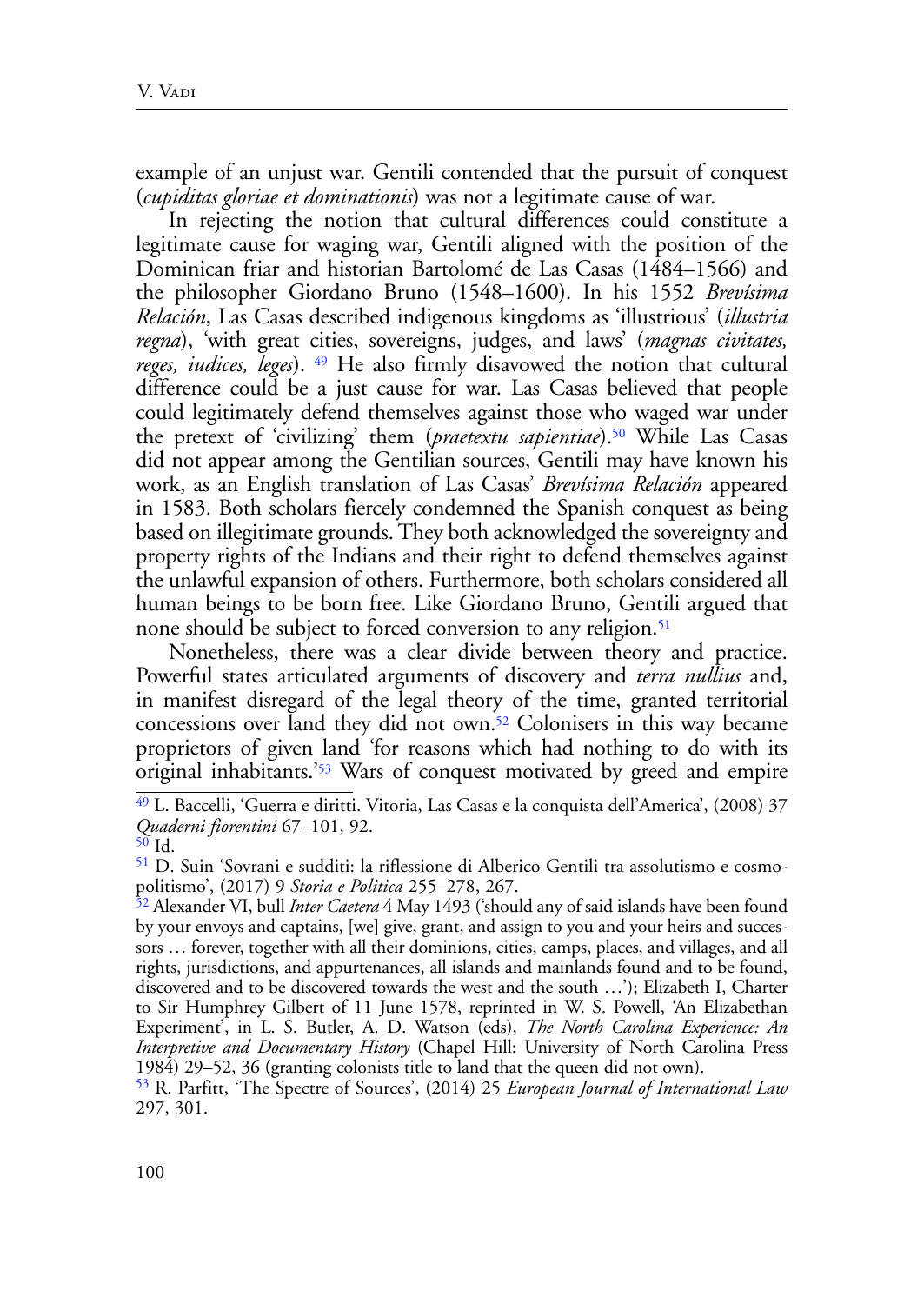<span id="page-10-8"></span>were waged. Invaders imposed their own religion and cultural systems, and non-state forms of polities gradually became 'invisible.['54](#page-10-0) Indigenous peoples faced decimation due to disease, war, and economic exploitation[.55](#page-10-1)

<span id="page-10-10"></span><span id="page-10-9"></span>After 'years of warfare, disease, and increasingly scarce natural resources', indigenous peoples likely assented to various treaties with colonial powers to prevent further violations of their sovereignty and to 'preserve what remained of their heritage and traditional way of life.['56](#page-10-2) The aim of most treaties between the colonial powers and Aboriginal peoples 'was to preserve Aboriginal self-government rather than cede sovereignty.' The treaties were 'protective in nature, incorporating binding and effective clauses preserving Aboriginal rights in perpetuity.['57](#page-10-3) Nonetheless, indigenous peoples, soon considered part of the new states, 'would encounter many difficulties in enforcing their treaty rights in either the municipal or international courts.['58](#page-10-4)

<span id="page-10-14"></span><span id="page-10-13"></span><span id="page-10-12"></span><span id="page-10-11"></span>However, indigenous culture, practices, and rule endured.<sup>59</sup> Legal anthropologists have coined the term 'inter-legality' to refer to the blending of legal traditions and legal pluralism that has characterised the legal frame of colonial states inhabited by indigenous peoples. Indigenous peoples maintained their traditions, but also adaptively leveraged select legal instruments of the super-imposed legal system.<sup>60</sup> The concept of interlegality captures the existence of various legal frameworks exposed to and influenced by mutual exchanges.<sup>61</sup> For indigenous peoples, colonialism which sought to dispossess them and disregard their sovereignty—has failed and indigenous sovereignty has endured.

<span id="page-10-1"></span>[55](#page-10-9) Duve, 'Indigenous Rights in Latin America', 7.

<span id="page-10-15"></span><span id="page-10-0"></span>[<sup>54</sup>](#page-10-8) Id. 302; T. Duve, 'Indigenous Rights in Latin America: A Legal Historical Perspective, Max Planck Institute for European Legal History, Research Paper No. 2 (2017), 2.

<span id="page-10-2"></span>[<sup>56</sup>](#page-10-10) Kinney, 'The Tribe, the Empire, and the Nation', 902 (noting that these treaties 'remained hardly more than empty words', proving to be 'little more than a cessation of open hostilities.')

<span id="page-10-3"></span>[<sup>57</sup>](#page-10-11) Cassidy 'Sovereignty of Aboriginal Peoples', 96.

<span id="page-10-4"></span>[<sup>58</sup>](#page-10-12) See e.g. A. Harmon, *Reclaiming the Reservation: Histories of Indian Sovereignty Suppressed and Renewed* (Seattle, Washington: University of Washington Press 2019) (highlighting that 'Tribal governments ha[ve] long sought to manage affairs in their territories' and considering 'the promises and perils of relying on the US legal system to address the damage caused by colonial dispossession.')

<span id="page-10-5"></span>[<sup>59</sup>](#page-10-13) Wiessner, 'Indigenous Sovereignty', 1144.

<span id="page-10-6"></span>[<sup>60</sup>](#page-10-14) W. Assies, G. van der Haar, and A. J. Hoekema (eds), *The Challenge of Diversity, Indigenous Peoples, Multicultural Interlegality and Reform of the State in Latin America* (Amsterdam: Thela 2000).

<span id="page-10-7"></span>[<sup>61</sup>](#page-10-15) A. Hoekema, 'Legal Pluralism: Conflicting Legal Commitments Without a Neutral Arbiter' (2014) 11 *Jura Gentium*–*Rivista di filosofia del diritto internazionale e della politica globale* 61, 74.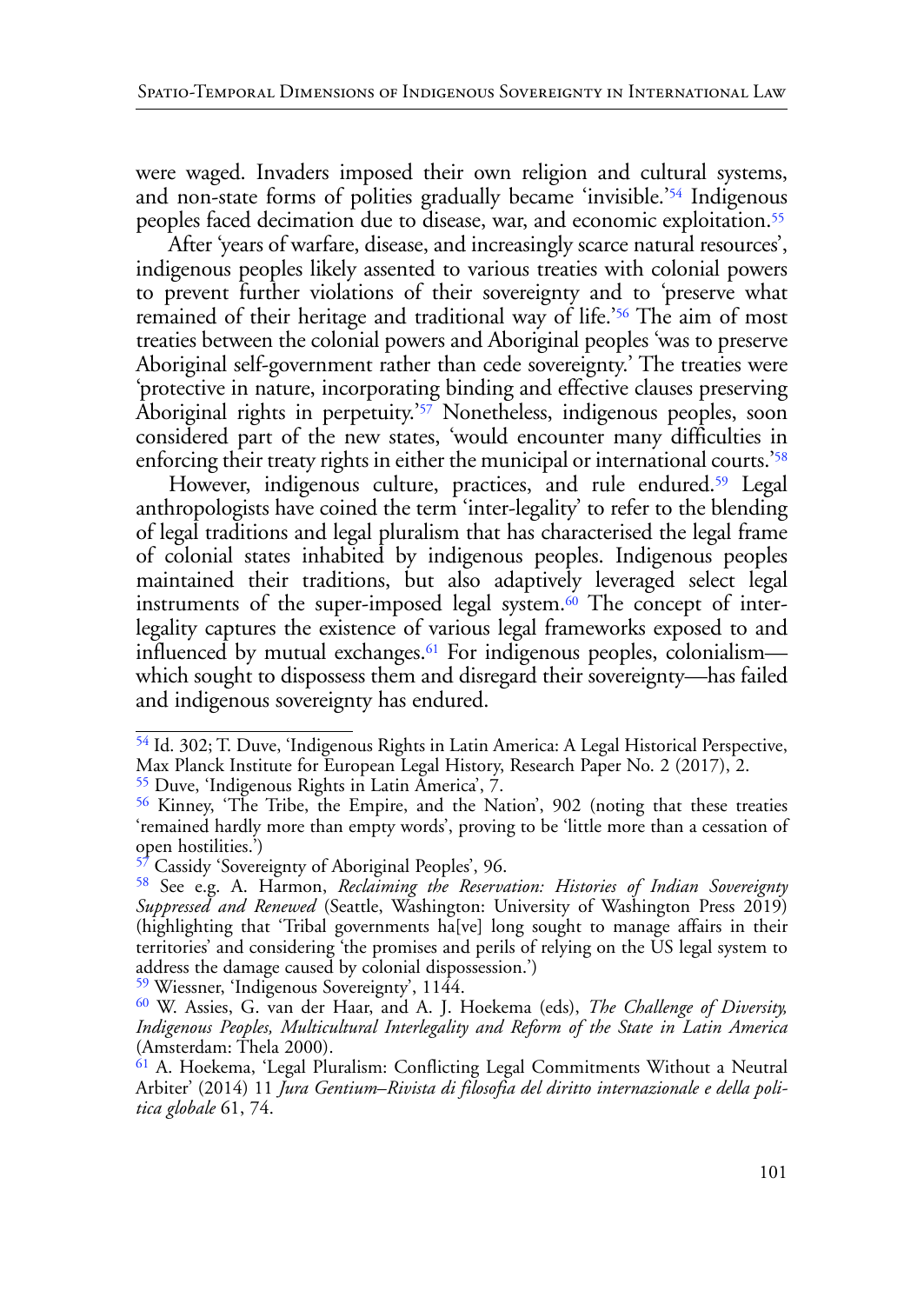<span id="page-11-6"></span>Due to the failures of early treaties and national law to adequately address indigenous peoples' rights, international law has increasingly regulated matters related to indigenous peoples in the past four decades, reaffirming their rights and various entitlements. The UNDRIP has recognised that 'the rights affirmed in treaties, agreements and other constructive arrangements between States and indigenous peoples are, in some situations, matters of international concern, interest, responsibility, and character.['62](#page-11-0) In the *Western Sahara* Advisory Opinion, the ICJ similarly implicitly acknowledged the sovereignty of indigenous peoples in the early modern period.<sup>63</sup>

#### <span id="page-11-7"></span>5. *Indigenous Sovereignty and Law*

<span id="page-11-9"></span><span id="page-11-8"></span>The sovereignty of indigenous peoples 'continues to be one of the most burning issues in domestic and international law today.'[64](#page-11-2) For indigenous peoples, indigenous sovereignty 'has never been ceded or extinguished' and co-exists with the sovereignty of the state. This sovereignty is 'a spiritual notion' representing the ancestral tie between the land, or 'mother nature', and indigenous peoples.[65](#page-11-3) Most indigenous peoples do not seek to secede from the territories in which they reside; rather, they aim to 'wield greater control over matters such as natural resources, environmental preservation of their homelands, education, use of language, and [autonomy] … in order to ensure their group's cultural preservation and integrity.<sup>766</sup>

<span id="page-11-11"></span><span id="page-11-10"></span>Several countries have adopted notions of concurrent or parallel sovereignty of indigenous peoples within their lands.<sup>67</sup> For instance,

<span id="page-11-0"></span>[<sup>62</sup> U](#page-11-6)NDRIP, preamble.

<span id="page-11-1"></span>[<sup>63</sup>](#page-11-7) *Western Sahara*, Advisory Opinion, *ICJ Reports* 1975, p. 39, para. 80 (stating that 'agreements concluded with local rulers . . . were regarded as derivative roots of title.') <sup>64</sup> Cassidy 'Sovereignty of Aboriginal Peoples', 69.

<span id="page-11-3"></span><span id="page-11-2"></span>[<sup>65</sup>](#page-11-9) J. Brave Noise Cat, 'Indigenous Sovereignty is on the Rise: Can it Shape the Course of History?' *The Guardian*, 30 May 2017.

<span id="page-11-4"></span>[<sup>66</sup>](#page-11-10) J. Corntassel and T. Hopkins Primeau, 'Indigenous Sovereignty and International Law: Revised Strategies for Pursuing Self-Determination' (1995) 17 *Human Rights Quarterly* 343, 344.

<span id="page-11-5"></span>[<sup>67</sup>](#page-11-11) Cassidy, 'Sovereignty of Aboriginal Peoples', 109. Cfr. R. Merino, 'Reimagining the Nation-State: Indigenous Peoples and the Making of Plurinationalism in Latin America' (2018) 31 *Leiden Journal of International Law* 773 (highlighting the 'intrinsic tension in the Bolivian and Ecuadorian experience: on the one hand, plurinational governments try to unify the people around the 'national interest' of developing extractive industries; and on the other hand, they attempt to recognize ethno-political differences that often challenge the transnational exploitation of local resources.')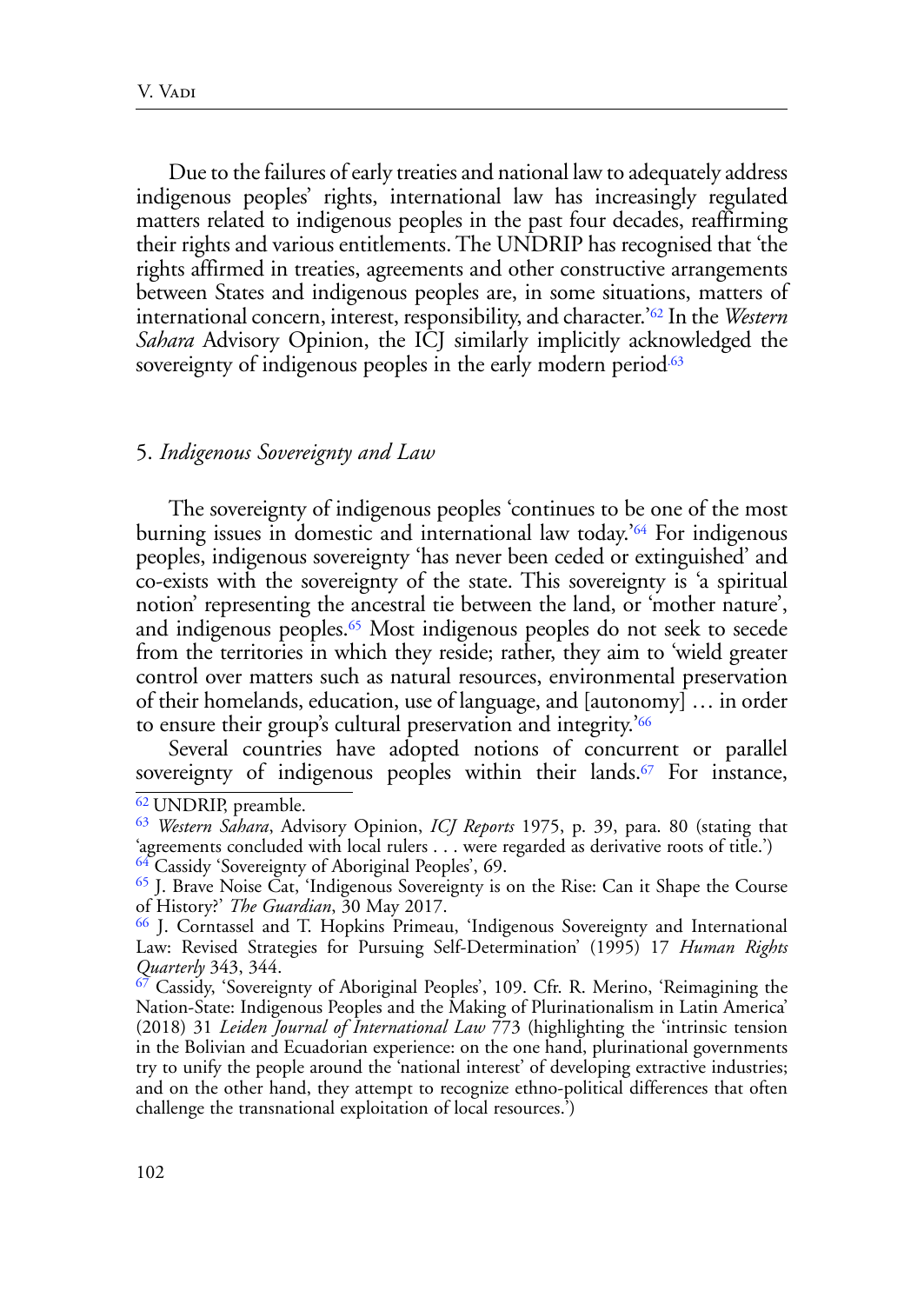<span id="page-12-7"></span><span id="page-12-6"></span>in the United States, Indigenous peoples have long been recognised as sovereign political entities. In *Johnson v. M'Intosh*, Justice John Marshall of the US Supreme Court affirmed that at the time of the encounter between European and American civilizations, 'North America … was held, occupied and possessed, in full sovereignty, by various independent tribes or nations of Indians, who were the sovereigns of their respective portions of territory, and the absolute owners and proprietors of the soil.['68](#page-12-0) In *Worcester v. Georgia*, [69](#page-12-1) Justice Marshall held that Indian nations have always been recognised as 'distinct, independent, political communities and are, as such, qualified to exercise powers of self-government, not by virtue of any delegation of powers from the Federal Government, but by reason of their original tribal sovereignty.['70](#page-12-2) More recently, the Supreme Court held that 'before the coming of the Europeans, the tribes were selfgoverning sovereign political communities' and they maintain 'inherent powers of a limited sovereignty which has never been extinguished.['71](#page-12-3) Justice Sandra Day O'Connor discussed the existence of 'three types of sovereign entities—the Federal government, the States, and the Indian tribes' within the US legal system[.72](#page-12-4) Policy frameworks that build on the principle of selfdetermination characterise the current US legal system.

<span id="page-12-11"></span><span id="page-12-10"></span><span id="page-12-9"></span><span id="page-12-8"></span>In New Zealand, indigenous sovereignty is part of the existing legal framework. The Treaty of Waitangi between the British Crown and the Maori testifies to the sovereignty of the Maori people (*tino rangatiratanga*)*.* [73](#page-12-5)  The treaty was finally given effectiveness by the 1975 Treaty of Waitangi Act by instituting the Waitangi Tribunal to settle land-related disputes. In Australia, in *Mabo v. Queensland*, the indigenous plaintiffs, who inhabited

<span id="page-12-3"></span>[71](#page-12-9) *United States v. Wheeler*, 435 US 313, 322–323 (1978).

<span id="page-12-0"></span>[<sup>68</sup>](#page-12-6) *Johnson v. M'Intosh*, 21 US (8 Wheat) 543, 545 (1823).

<span id="page-12-1"></span>[<sup>69</sup>](#page-12-7) *Worcester v. Georgia*, 31 U.S. (6 Pet.) 515 (1832) (building the foundations of the doctrine of tribal sovereignty in the United States.) Cfr. *Cheroke Nation v. Georgia* 30 US 1, 5 Pet 1 (1831)(the majority held that Indian tribes could not bring suit to the Supreme Court against state law requiring their relocation from their lands because they were neither foreign nor a state).

<span id="page-12-2"></span>[<sup>70</sup>](#page-12-8) E.-I. A. Daes, Indigenous Peoples Permanent Sovereignty Over Natural Resources, Lecture delivered at the National Native Title Conference, Adelaide, 3 June 2004, available at <https://www.humanrights.gov.au/about/news/speeches/indigenous-peoplespermanent-sovereignty-over-natural-resources> (last visited 30 September 2019).

<span id="page-12-4"></span>[<sup>72</sup>](#page-12-10) S. Day O'Connor, 'Lessons from the Third Sovereign: Indian Tribal Courts (1997) 33 *Tulsa Law Journal* 1, 1 ('Today, in the United States, we have three types of sovereign entities—the Federal Government, the States, and the Indian tribes.')

<span id="page-12-5"></span>[<sup>73</sup>](#page-12-11) Daes, Indigenous Peoples Permanent Sovereignty Over Natural Resources. See also D. Otto, 'A Question of Law or Politics? Indigenous Claims to Sovereignty in Australia' (1995) 21 *Syracuse Journal of International Law & Commerce* 65, 79–80.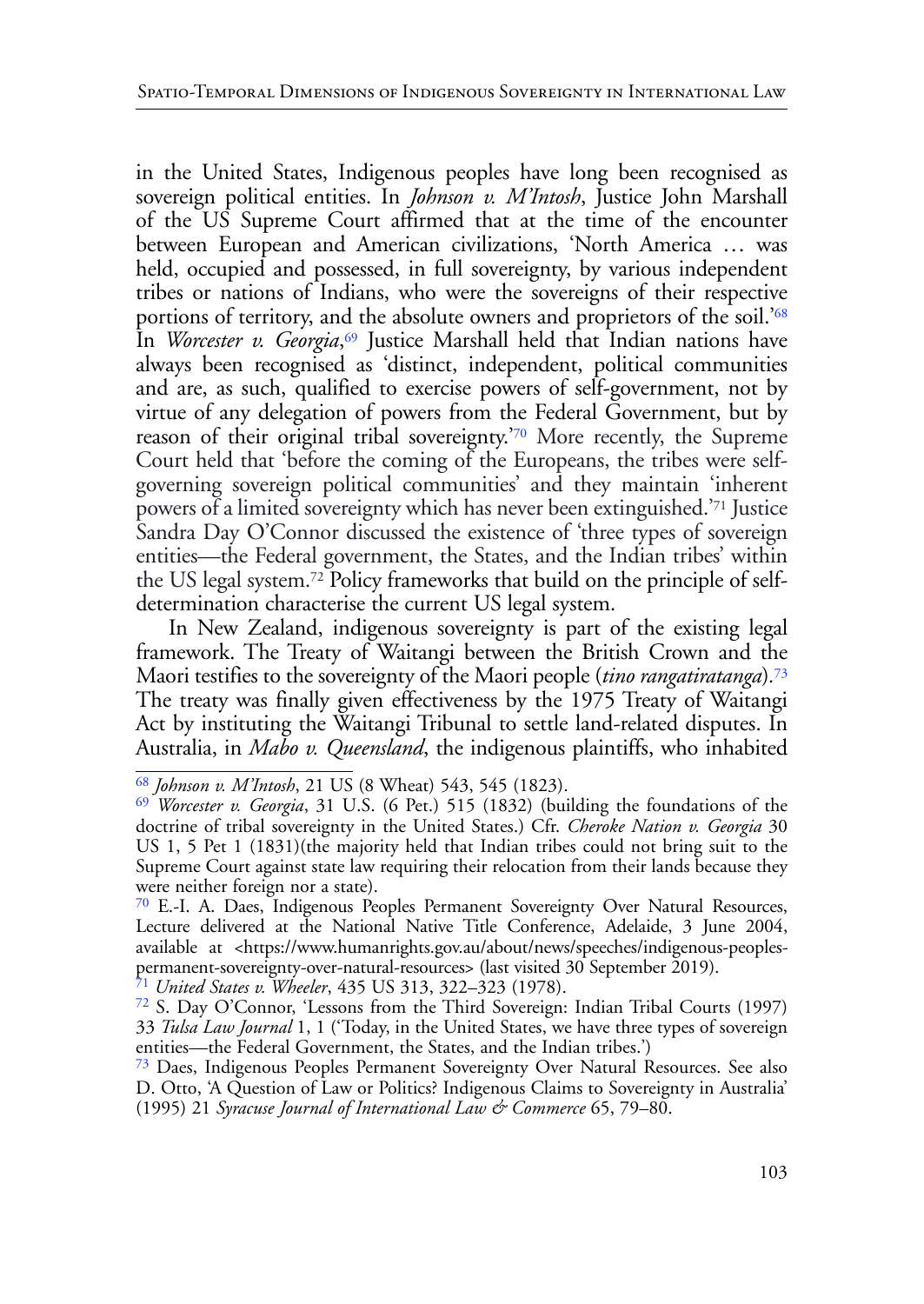<span id="page-13-7"></span><span id="page-13-6"></span>the Mer Islands situated in the Torres Strait between Australia and Papua New Guinea sought declarations, *inter alia*, that the Meriam people were entitled to such islands 'as owners; as possessors; as occupiers; or as persons entitled to use and enjoy the said islands.' The High Court rejected the argument of *terra nullius* advanced by the defendant and recognised that the Mer Islanders had a pre-existing system of law, which remained in force under the new sovereign except where specifically modified or extinguished by legislative or executive action.<sup>[74](#page-13-0)</sup> In Latin America, reforms in Bolivia, Venezuela, Panama, and other countries have opened up 'new spaces for indigenous nations' political representation and the reconfiguration of territorial boundaries.'[75](#page-13-1) For instance, Bolivia defines itself as a 'plurinational' state that acknowledges 'the precolonial existence of indigenous nations and peoples … [and] guarantees their free determination with the frame of the unity of the State, … [and] their culture … in accordance with [the] Constitution and the law.'[76](#page-13-2) The Plurinational Constitutional Tribunal of Bolivia has further clarified that the state 'not only acknowledges the indigenous peoples as different cultures … but also as nations', that is, 'as historical communities with a determined home territory that shar[e] differentiated language and culture' [and have the] political capability to define their destiny … within the … State.['77](#page-13-3) Although states have recognised 'a limited degree of indigenous sovereignty, they consider such sovereignty as subordinated' to state sovereignty, and indigenous rights, 'although recognised in principle', remain precarious in practice[.78](#page-13-4)

<span id="page-13-10"></span><span id="page-13-9"></span><span id="page-13-8"></span>International law instruments do not refer to the notion of indigenous sovereignty. On the contrary, by endorsing the notion of state sovereignty as one of its basic pillars, it validated the colonization process through 'the recognition of the sovereignty claims of colonial powers and non-recognition of the sovereignty of indigenous populations.'[79](#page-13-5) The concept of *terra nullius*, rejected by early modern scholars such as Gentili, was subsequently endorsed

<span id="page-13-11"></span><span id="page-13-0"></span>[<sup>74</sup>](#page-13-6) *Mabo v Queensland* (No 2) [1992] HCA 23, (1992) 175 CLR 1.

<span id="page-13-1"></span>[<sup>75</sup>](#page-13-7) A. Gaitán-Barrera and G. Khalid Azeez, 'Regaining Pre-colonial Sovereignty: The Case of Miskitu Resistance' (2015) 21 *Journal of Iberian and Latin American Research* 360–373, 360.

<span id="page-13-2"></span>[<sup>76</sup>](#page-13-8) *SAS v Bolivia*, PCA Case No. 2013-15, Objections to Jurisdiction, Admissibility and Counter-Memorial on the Merits, 31 March 2015 (unofficial English translation) para. 35. [77](#page-13-9) Id. para. 36.

<span id="page-13-4"></span><span id="page-13-3"></span>[<sup>78</sup> F](#page-13-10). Lenzerini, 'Sovereignty Revisited: International Law and Parallel Sovereignty of Indigenous Peoples' (2006–7) 42 *Texas International Law Journal* 175.

<span id="page-13-5"></span>[<sup>79</sup>](#page-13-11) S. Wheatley, 'Conceptualizing the Authority of the Sovereign State over Indigenous Peoples' (2014) 27 *Leiden Journal of International Law* 371–96, 378.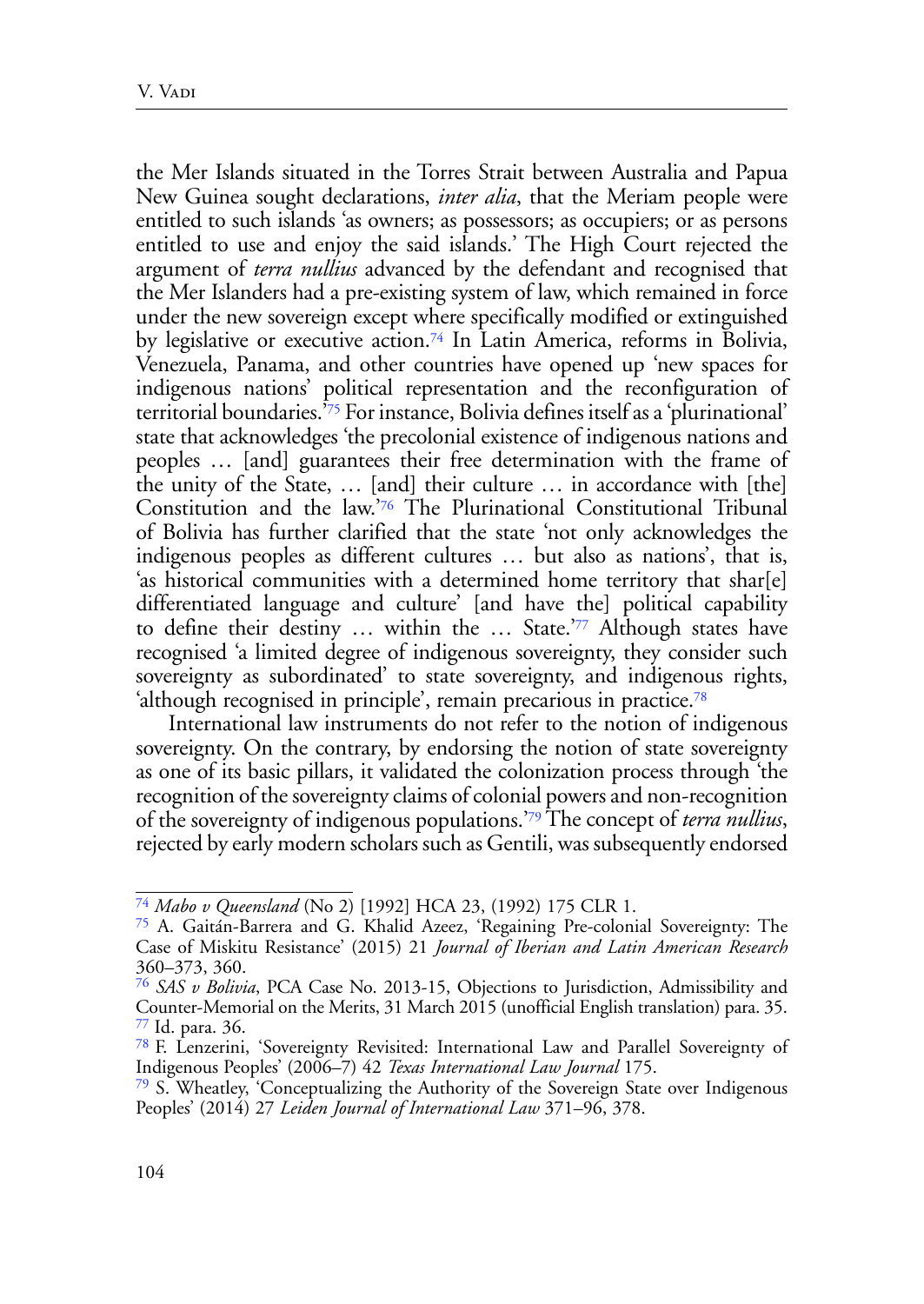<span id="page-14-11"></span><span id="page-14-10"></span><span id="page-14-9"></span><span id="page-14-8"></span>by members of the international community to justify conquest.<sup>80</sup> While 'the various European powers made different claims as to the basis of the acquisition of territory … there was one thing in which they all agreed, that of almost entirely disregarding the right of the native inhabitants of these regions.'[81](#page-14-1) In fact the concept of *terra nullius* 'not only disregard[ed] the will of the conquered original inhabitants of the land, but treat[ed] them, in essence, as legally irrelevant.['82](#page-14-2) For instance, the International Court of Justice held that an 1884 treaty concluded between the Kings and Chiefs of Old Calabar on the one hand and Great Britain on the other was not 'governed by international law' because it was not a treaty between states.<sup>83</sup> It thus rejected the argument advanced by Nigeria that 'in the pre-colonial era the City States of the Calabar region constituted "independent entities with international legal personality"[.'84](#page-14-4) Quoting Huber's Award in the *Island of Palmas* case, the Court considered the treaty 'not an agreement between equals; it is rather a form of internal organisation of a colonial territory, on the basis of autonomy of the natives . . . And thus suzerainty over the native States becomes the basis of territorial sovereignty as towards other members of the community of nations.'[85](#page-14-5) Today, international law has discarded the concept of *terra nullius* since the 1975 Western Sahara Opinion of the ICJ, which did not recognise original title obtained by occupation of *terra nullius*, rather holding that agreements between indigenous peoples and states were 'derivative roots of title.'[86](#page-14-6)

<span id="page-14-15"></span><span id="page-14-14"></span><span id="page-14-13"></span><span id="page-14-12"></span>Nowadays, the symbiosis between state and sovereignty may gradually give way to a more nuanced, comprehensive, and multicultural conception of sovereignty. International law scholars have conceptualised the notion of indigenous sovereignty as a type of 'parallel sovereignty' that can co-exist with state sovereignty[.87](#page-14-7) Critics have expressed concern about whether two 'sovereigns' can exist within one State. However, international law scholars have used the term indigenous sovereignty without diminishing or contradicting state sovereignty. For Lenzerini, indigenous sovereignty

<span id="page-14-0"></span>[<sup>80</sup>](#page-14-8) Id. 380.

<span id="page-14-1"></span><sup>&</sup>lt;sup>81</sup> Id. (citing Wheaton).

<span id="page-14-2"></span>[<sup>82</sup>](#page-14-10) Wiessner, 'Indigenous Sovereignty', 1153.

<span id="page-14-3"></span>[<sup>83</sup>](#page-14-11) *Case Concerning the Land and Maritime Boundary between Cameroon and Nigeria* (*Cameroon v. Nigeria*)(Jurisdiction) (2002) *ICJ Reports* 303, para. 205. [84](#page-14-12) Id. para. 201.

<span id="page-14-4"></span>

<span id="page-14-5"></span>[<sup>85</sup>](#page-14-13) Id. para. 205 (quoting Max Huber, *Island of Palmas case*, *United States v Netherlands*, Permanent Court of Arbitration Award, 4 April 1928, (1928) II *Review of International Arbitral Awards* 829, 858–859).

<span id="page-14-6"></span>[<sup>86</sup>](#page-14-14) *Western Sahara*, Advisory Opinion, 1975 *ICJ Reports* 12, 39.

<span id="page-14-7"></span>[<sup>87</sup>](#page-14-15) Lenzerini, 'Sovereignty Revisited', 155.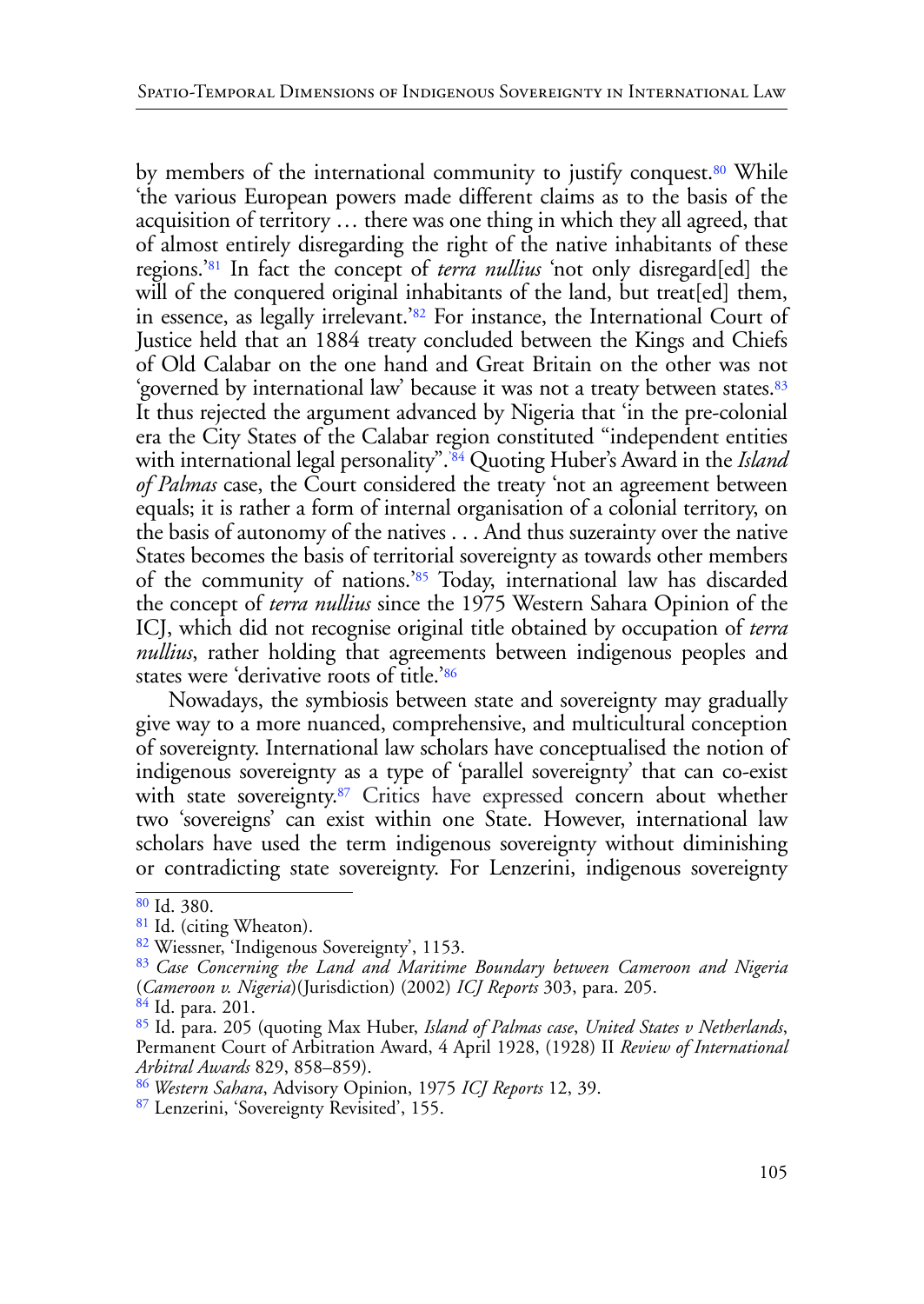<span id="page-15-7"></span><span id="page-15-6"></span>constitutes a form of shared sovereignty or diarchy, and an emerging norm of customary law[.88](#page-15-0) It 'shift[s] some aspects of state sovereignty, providing indigenous peoples with some significant sovereign prerogatives that previously belonged to the state.['89](#page-15-1) Daes links the rights of indigenous peoples, including their self-determination, to the notion of permanent sovereignty over natural resources. As is known, the notion of permanent sovereignty over natural resources belongs to peoples and has become a general principle of international law since its inclusion in common Article 1 of the Covenant on Civil and Political Rights and the Covenant on Economic, Social and Cultural Rights. Such provision provides that 'All peoples have the right of self-determination. By virtue of that right they freely determine their political status and freely pursue their economic, social and cultural development.' [90](#page-15-2) It also provides that 'All peoples may, for their own ends, freely dispose of their natural wealth and resources without prejudice to any obligations arising out of international economic co-operation, based upon the principle of mutual benefit, and international law. In no case may a people be deprived of its own means of subsistence.['91](#page-15-3) In a case involving the Ogoni people of Nigeria, the African Commission on Human and Peoples' Rights held that the term 'all peoples' includes Indigenous peoples in interpreting Article 21 of the African [Banjul] Charter on Human and Peoples' Rights which affirms a right of '[a]ll peoples' to 'freely dispose of their wealth and natural resources.'

<span id="page-15-10"></span><span id="page-15-9"></span><span id="page-15-8"></span>The emergence of a notion of indigenous sovereignty, meant as an expression of internal self-determination within the state, is fully compatible with existing international law. In recent decades, international law has increasingly regulated matters related to indigenous peoples, reaffirming their rights and various entitlements.[92](#page-15-4) The sovereign powers of states are 'effectively limited by parallel powers that are consolidating in favour of culturally distinct communities.['93](#page-15-5) The emergence of the human rights paradigm in the aftermath of WWII and the decolonisation process have offered momentum to the renaissance of indigenous rights at the international

<span id="page-15-11"></span><span id="page-15-0"></span>[<sup>88</sup>](#page-15-6) Id. 187.

<span id="page-15-1"></span>[<sup>89</sup>](#page-15-7) Id. 189.

<span id="page-15-2"></span>[<sup>90</sup> I](#page-15-8)CCPR Article 1.1; ICESCR, Article 1.1.

<span id="page-15-3"></span><sup>&</sup>lt;sup>91</sup> ICCPR Article 1.2; ICESCR, Article 1.2. See also ICCPR Article 47 and ICESCR Article 25 ('Nothing in the present Covenant shall be interpreted as impairing the inherent right of all peoples to enjoy and utilize fully and freely their natural wealth and resources.')

<span id="page-15-4"></span>[<sup>92</sup>](#page-15-10) M. Barelli, *[Seeking Justice in International Law: the Significance and Implications of the](https://onesearch.lancaster-university.uk/primo-explore/fulldisplay?docid=44LAN_ALMA_DS21107966300001221&context=L&vid=LUL_VU1&lang=en_US&search_scope=LSCOP_44LAN_LANUL_LIB&adaptor=Local%20Search%20Engine&tab=books&query=any,contains,indigenous%20sovereignty&offset=10) [UN Declaration on the Rights of Indigenous Peoples](https://onesearch.lancaster-university.uk/primo-explore/fulldisplay?docid=44LAN_ALMA_DS21107966300001221&context=L&vid=LUL_VU1&lang=en_US&search_scope=LSCOP_44LAN_LANUL_LIB&adaptor=Local%20Search%20Engine&tab=books&query=any,contains,indigenous%20sovereignty&offset=10)* (London: Routledge 2016).

<span id="page-15-5"></span><sup>&</sup>lt;sup>93</sup> Lenzerini, 'Sovereignty Revisited', 183.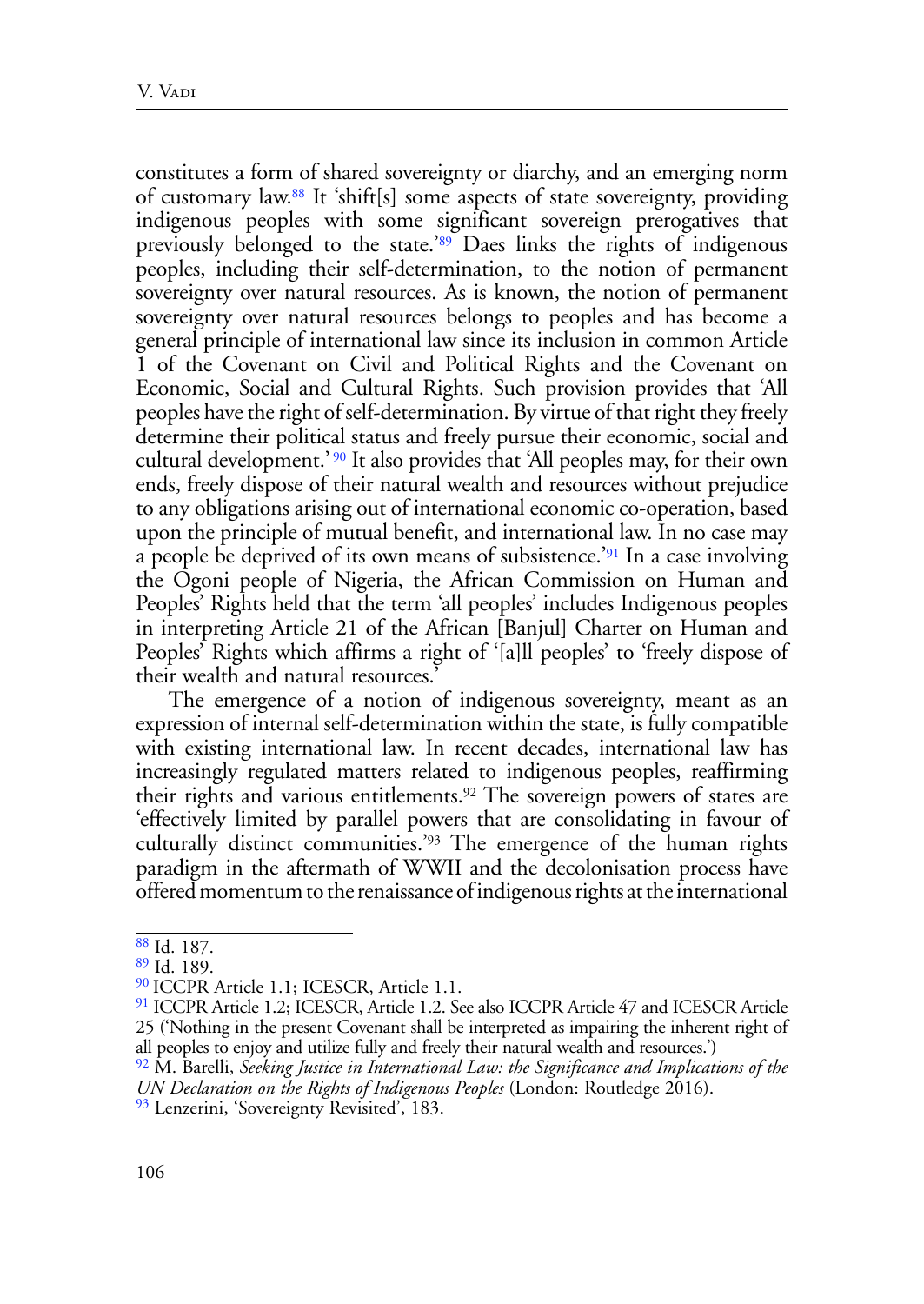<span id="page-16-7"></span>level by fostering the adoption of international law instruments which recognise indigenous peoples' rights. At the international level, these rights have been protected and promoted in two complementary ways: on the one hand, the protection and promotion of indigenous peoples' rights remain embedded in the human rights framework. On the other hand, indigenous peoples have supported the creation of special forums and bodies that exclusively deal with their unique situation as well as the elaboration of legal instruments that focus on their rights.<sup>94</sup> For example, the creation of the United Nations Permanent Forum for Indigenous Issues (UNPFII) reflects the efforts of indigenous peoples 'to create space for themselves and their issues' within the United Nations machinery[.95](#page-16-1) Furthermore, both the 1989 International Labour Organization Convention Concerning Indigenous and Tribal Peoples in Independent Countries (ILO Convention No. 169)<sup>96</sup> and the United Nations Declaration on the Rights of Indigenous Peoples (UNDRIP)[97](#page-16-3) are special instruments for the protection of indigenous peoples. All these instruments aim at re-empowering indigenous peoples, limiting the power of the state over indigenous peoples and acknowledging the simultaneous coexistence of multiple legal orders.

<span id="page-16-12"></span><span id="page-16-11"></span><span id="page-16-10"></span><span id="page-16-9"></span><span id="page-16-8"></span>In particular, the UNDRIP, which is deemed to reflect customary international law, *inter alia* recognises the rights of indigenous peoples to control, use, and own their land.<sup>98</sup> It also recognises the rights of indigenous peoples to participate in political debates and to veto laws and policies that might affect their ways of life.[99](#page-16-5) More fundamentally, UNDRIP recognises indigenous peoples' right of autonomy and self-government and considers their laws, traditions, and customs as a legal system[.100](#page-16-6) Finally, 'the principal objective and purpose of UNDRIP' is 'to establish the necessary conditions to give effect to the right of self-determination for indigenous peoples

<span id="page-16-13"></span><span id="page-16-1"></span><span id="page-16-0"></span><sup>&</sup>lt;sup>94</sup> K. Göcke 'Protection and Realization of Indigenous Peoples' Land Rights at the National and International Level' (2013) 5 *Goettingen Journal of International Law* 124. [95](#page-16-8) S. Sargent 'Transnational Networks and United Nations Human Rights Structural Change: The Future of Indigenous and Minority Rights' (2012) 16 *International Journal of Human Rights* 123–151, 136 (also noting, at 139, that the membership composition of the UNPFII – of state and indigenous representatives on equal footing – 'is a unique achievement in international indigenous rights, and indeed, in international law.')

<span id="page-16-2"></span>[<sup>96</sup>](#page-16-9) International Labour Organization Convention Concerning Indigenous and Tribal Peoples in Independent Countries (ILO Convention No. 169), 27 June 1989, 28 *ILM* 1382.

<span id="page-16-3"></span><sup>&</sup>lt;sup>97</sup> See generally UNDRIP.

<span id="page-16-4"></span>[<sup>98</sup>](#page-16-11) UNDRIP, Articles 25–30 and 32.

<span id="page-16-5"></span>[<sup>99</sup> U](#page-16-12)NDRIP, Articles 15, 18, and 19.

<span id="page-16-6"></span>[<sup>100</sup>](#page-16-13) UNDRIP Article 34.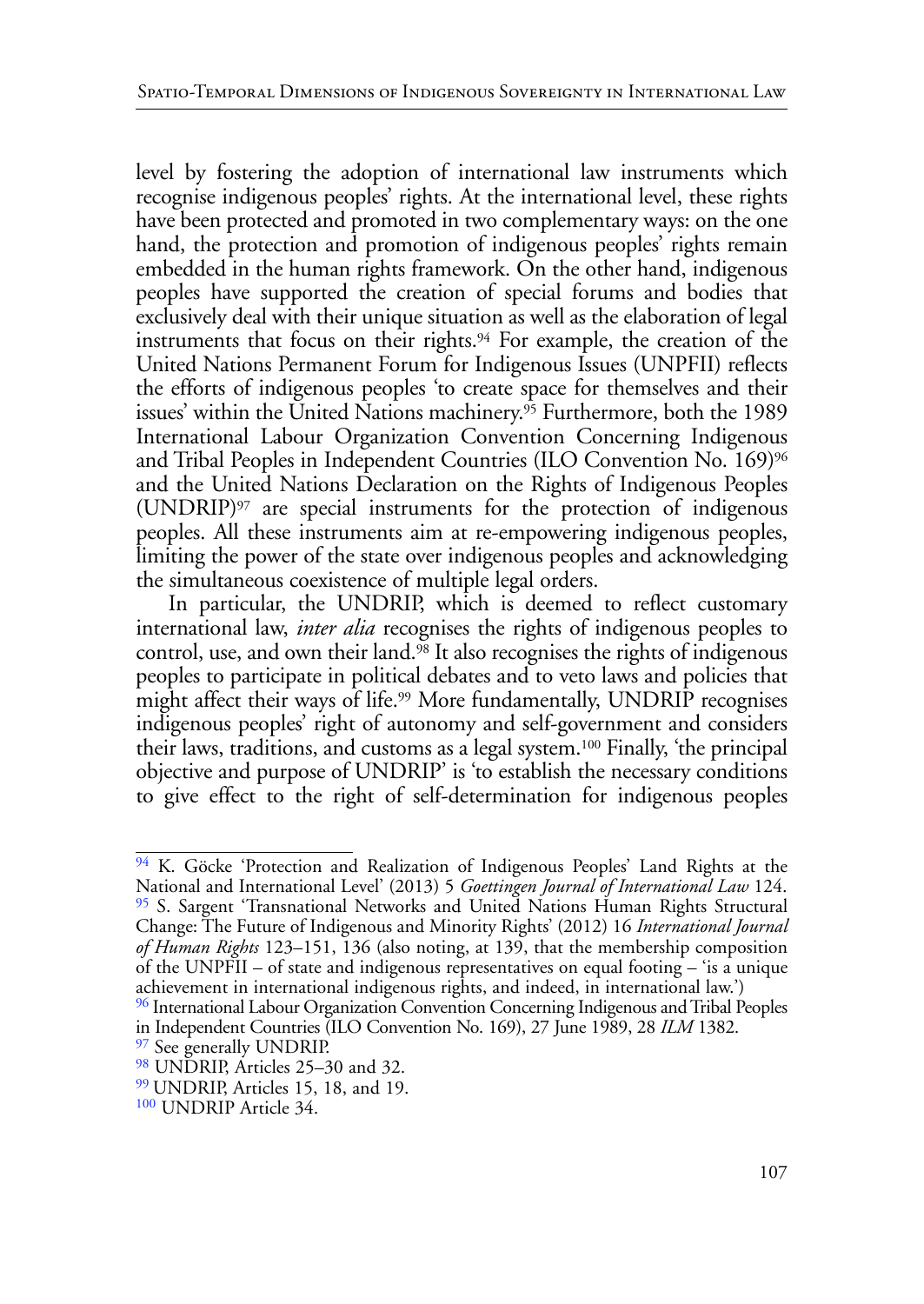<span id="page-17-6"></span><span id="page-17-5"></span>within the territorial boundaries of the state.'<sup>101</sup> Self-determination is a key element of indigenous sovereignty. The Charter of the United Nations, the International Covenant on Economic, Social, and Cultural Rights and the International Covenant on Civil and Political Rights affirm the fundamental importance of the right to self-determination of all peoples, by virtue of which they freely determine their political status and freely pursue their economic, social and cultural development[.102](#page-17-1) As noted by Daes, 'There is a growing and positive trend in international law and practice to extend the concept and principle of self-determination to peoples and groups within existing States.' In this sense, self-determination does not necessarily entail a right to secession or independence (except for certain exceptional conditions); rather, it includes the right to various forms of autonomy and self-governance. As Daes explains, '[i]n order to be meaningful, this modern concept of self-determination must logically and legally carry with it the essential right of permanent sovereignty over natural resources.['103](#page-17-2)

<span id="page-17-7"></span>The UNDRIP explicitly recognizes that indigenous peoples have the right to self-determination. Article 46 of the UNDRIP nonetheless provides that 'nothing in this Declaration may be interpreted as implying for any state, people, group or person any right to engage in any activity or to perform any act contrary to the Charter of the United Nations or construed as authorising or encouraging any action that would dismember or impair, totally or in part, the territorial integrity or political unity of sovereign and independent states.' As noted by Barelli, this provision 'seems to be generally in line with the aspirations of the vast majority of indigenous peoples, whose self-determination claims are not aimed at dissolving states.['104](#page-17-3) The possibility of external self-determination or remedial secession might be exercised only if a state committed systematic and severe forms of oppression and subjugation[.105](#page-17-4) While the existence and extent of a right to of remedial secession remains contested, the UNDRIP is not meant to restrict the rights of indigenous peoples, and therefore it can reflect further developments in international law.

<span id="page-17-9"></span><span id="page-17-8"></span><span id="page-17-0"></span><sup>&</sup>lt;sup>[101](#page-17-5)</sup> Wheatley, 'Conceptualizing the Authority of the Sovereign State over Indigenous Peoples', 375 (referring to UNDRIP Article 46).

<span id="page-17-1"></span>[<sup>102</sup>](#page-17-6) UNDRIP, preamble.

<span id="page-17-2"></span>[<sup>103</sup>](#page-17-7) E.-I. A. Daes, Indigenous Peoples Permanent Sovereignty Over Natural Resources, Lecture delivered at the National Native Title Conference, Adelaide, 3 June 2004, available at <https://www.humanrights.gov.au/about/news/speeches/indigenous-peoples-permanent-sovereignty-over-natural-resources> (last visited 30 September 2019).

<span id="page-17-3"></span>[<sup>104</sup>](#page-17-8) M. Barelli, *Seeking Justice in International Law* (London: Routledge 2016) 25.

<span id="page-17-4"></span><sup>&</sup>lt;sup>[105](#page-17-9)</sup> J. Crawford, 'The Right of Self-determination in International Law: Its Development and Future', in P. Alston (ed), *Peoples' Rights* (Oxford: OUP 2000) 7–68, 56 and 57.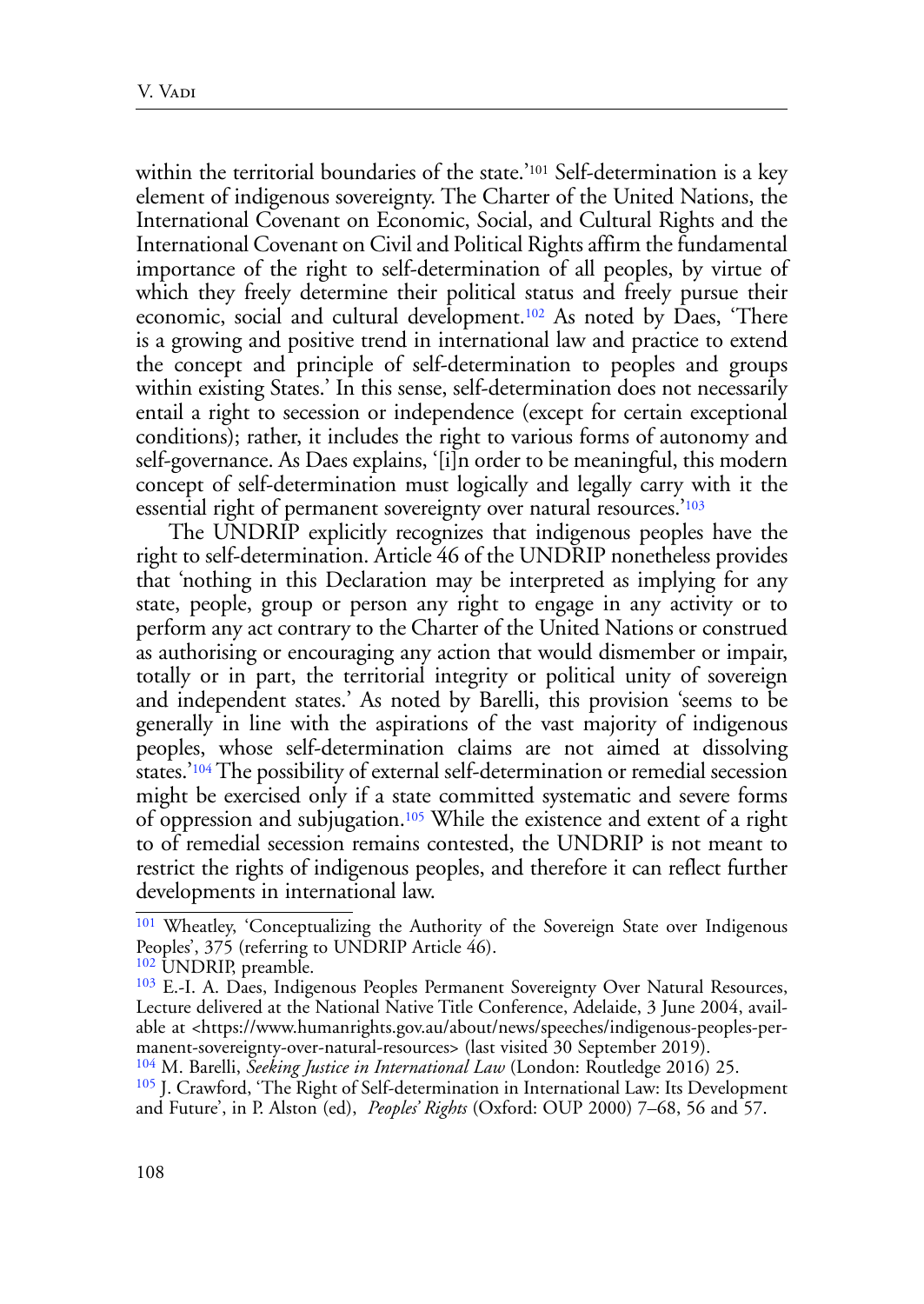<span id="page-18-7"></span><span id="page-18-6"></span>There has been a clear paradigm shift in international law, whereby the international law protection of indigenous rights now constitutes a significant promise for indigenous peoples worldwide. This shift re-empowers indigenous peoples<sup>106</sup> and moves the discourse on their rights from the local to the international level with an intensity that was previously missing. From objects of protection, indigenous peoples have now become subjects of rights under international law.<sup>107</sup> The new legal framework is fully compatible with the emergence of a notion of indigenous sovereignty as a parallel sovereignty of indigenous polities that co-exists with state sovereignty. This notion overcomes the traditional Western (Westphalian) notion of sovereignty as an emanation of statehood. This notion has not emerged in order to encourage a secession of indigenous lands from states; rather, it aims at effectively limiting the power of the state over indigenous communities and empowering indigenous peoples.[108](#page-18-2) 

<span id="page-18-10"></span><span id="page-18-9"></span><span id="page-18-8"></span>The notion of indigenous sovereignty encapsulates diverse albeit related rights and the international law regime on the rights of indigenous peoples as a whole. However, it is more than the sum of its parts. It reinforces the idea that indigenous peoples should have the freedom 'to choose what their future will be.<sup>5109</sup> It effectively acknowledges the linkage between indigenous people and their land, thus enhancing the fulfilment of their rights to land and self-determined development.<sup>110</sup> It does not alter the existing legal framework; rather, it can fulfil the promise of existing international law. As Otto wrote, 'within the modern discourse of a new world order are the seeds of resistance and change.'<sup>111</sup> For instance, by evoking the notion of supreme power, the notion of sovereignty can help states in protecting, fulfilling, and promoting the effective implementation of the rights of

<span id="page-18-2"></span>[108](#page-18-8) Nicol, 'From Territory to Rights.'

<span id="page-18-11"></span><span id="page-18-0"></span>[<sup>106</sup>](#page-18-6) For a seminal study, see R. L. Barsch, 'Indigenous Peoples in the 1990s: From Object to Subject of International Law' (1994) 7 *Harvard Human Rights Journal* 33. See also J. Gilbert, *Indigenous Peoples' Land Rights under International Law: From Victims to Actors* (Ardsley: Transnational Publishers 2006).

<span id="page-18-1"></span><sup>&</sup>lt;sup>[107](#page-18-7)</sup> F. Gómez Isa, 'Indigenous Peoples: from Objects of Protection to Subjects of Rights' in A. Brysk and M. Stohl (eds), *Expanding Human Rights 21st Century Norms and Governance* (Cheltenham: EE 2017) 55–74.

<span id="page-18-3"></span>[<sup>109</sup>](#page-18-9) R. Porter, 'The Meaning of Indigenous Nation Sovereignty (2002) 34 *Arizona State Law Journal* 75, 75.

<span id="page-18-4"></span>[<sup>110</sup>](#page-18-10) J. Gilbert and C. Lennox, 'Towards New Development Paradigms: The United Nations Declaration on the Rights of Indigenous Peoples as a Tool to Support Self-

<span id="page-18-5"></span>Determined Development' (2019) 23 *International Journal of Human Rights,* 104-124. [111](#page-18-11) D. Otto, 'Subalternity and International Law: The Problems of Global Community and the Incommensurability of Difference' (1996) 5 *Society & Legal Studies* 337.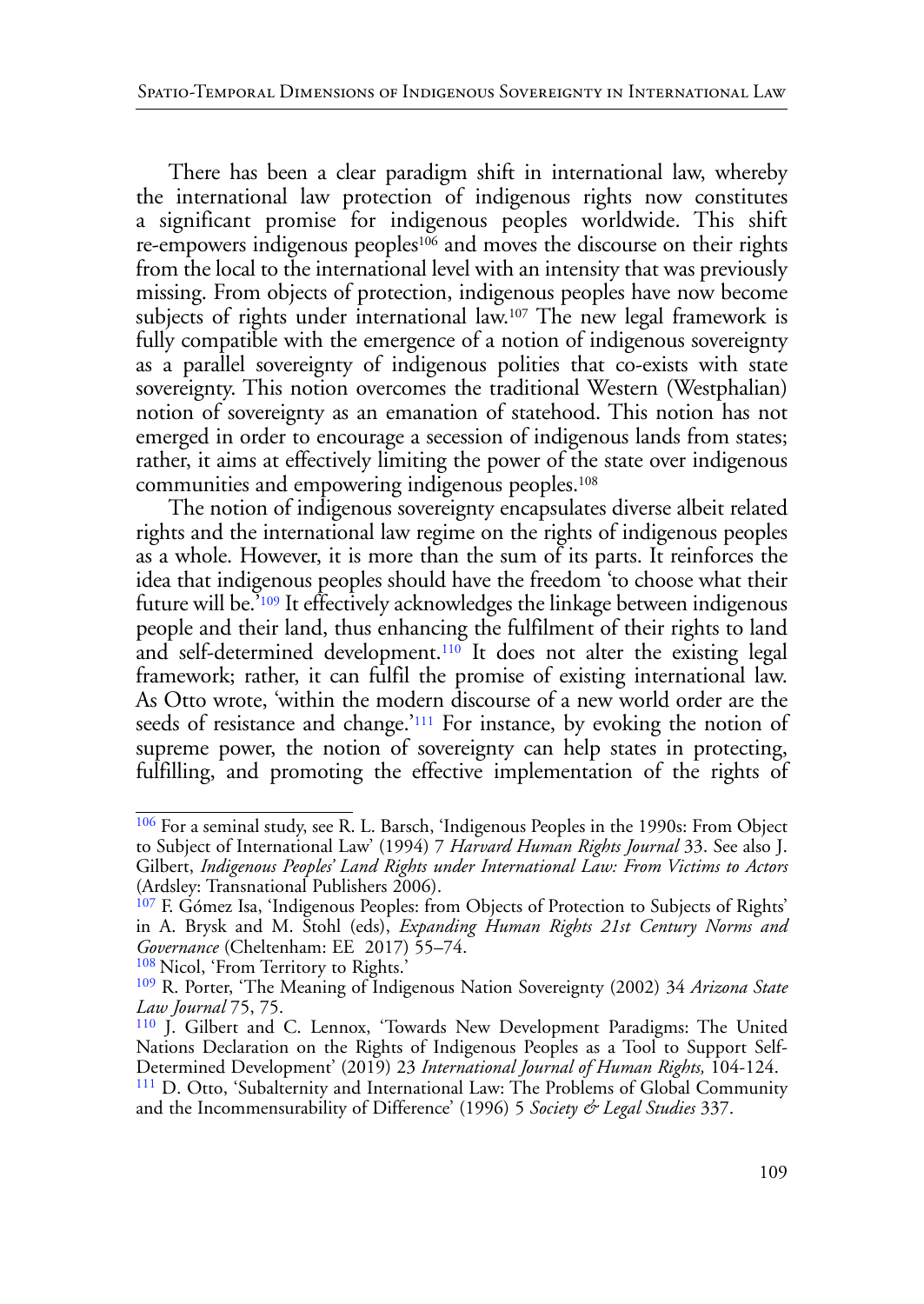indigenous peoples. Rather than considering free, prior, and informed consent (FPIC) as requiring mere consultations with indigenous peoples, FPIC should be interpreted literally as 'consent', meaning that they should have the last word on how to govern their land and resources. If the concept of indigenous sovereignty is not linked to secession, it is deeply linked to self-determination and can help to shape state policies in conformity with existing international law.

Proponents of indigenous sovereignty do not use it as a tool to undermine indigenous peoples' rights, and diminish the obligations that states have towards indigenous peoples. On the contrary, discussing indigenous sovereignty is a way to create momentum, and to invite states to reflect on how best to implement their obligations towards indigenous peoples under international law. Indigenous sovereignty is not meant to indicate a state of semi-sovereignty or a state of vassalage.

<span id="page-19-3"></span>Rather, through adopting an inter-civilizational lens, it is possible to conceptualise a notion of indigenous sovereignty which expresses self-determination and draws on concepts used by indigenous peoples themselves, and is supreme and parallel to that of the state. Selfdetermination, full and effective participation of indigenous peoples in decisions that can affect them and their rights in accordance with their right to give or withhold free, prior, and informed consent, together with equity of remedies, are key principles to realise indigenous sovereignty[.112](#page-19-0) In this regard, scholars have argued that indigenous notions of sovereignty should be recognised in addition to classical Western notions of state sovereignty.<sup>[113](#page-19-1)</sup> Indigenous notions of sovereignty aim at safeguarding the ways of life of indigenous peoples through their own decision-making processes and distinct legal frameworks.<sup>114</sup> While political and legal theorists have long

<span id="page-19-5"></span><span id="page-19-4"></span><span id="page-19-0"></span>[<sup>112</sup>](#page-19-3) Special Rapporteur on the Rights of Indigenous Peoples, Report on the rights of indigenous peoples, International investment agreements, including bilateral investment treaties and investment chapters of free trade agreements, A/HRC/33/42 (2016) para. 17 ('States are obliged to establish culturally appropriate mechanisms to enable the effective participation of indigenous peoples in all decision-making processes that directly affect their rights. To ensure this, international human rights law standards require good-faith consultations to obtain their free, prior and informed consent. This requirement applies prior to the enactment of legislative or administrative measures, the development of investment plans or the issuance of concessions, licences or permits for projects in or near their territories.')

<span id="page-19-1"></span><sup>&</sup>lt;sup>113</sup> S. Wiessner, 'Indigenous Sovereignty: A Reassessment in Light of the UN Declaration on the Rights of Indigenous Peoples' (2008) 41 *Vanderbilt Journal of Transnational Law* 1141.

<span id="page-19-2"></span>[<sup>114</sup>](#page-19-5) L. Graham and S. Wiessner, 'Indigenous Sovereignty, Culture and International Human Rights Law' (2011) 110 *South Atlantic Quarterly* 403, 410.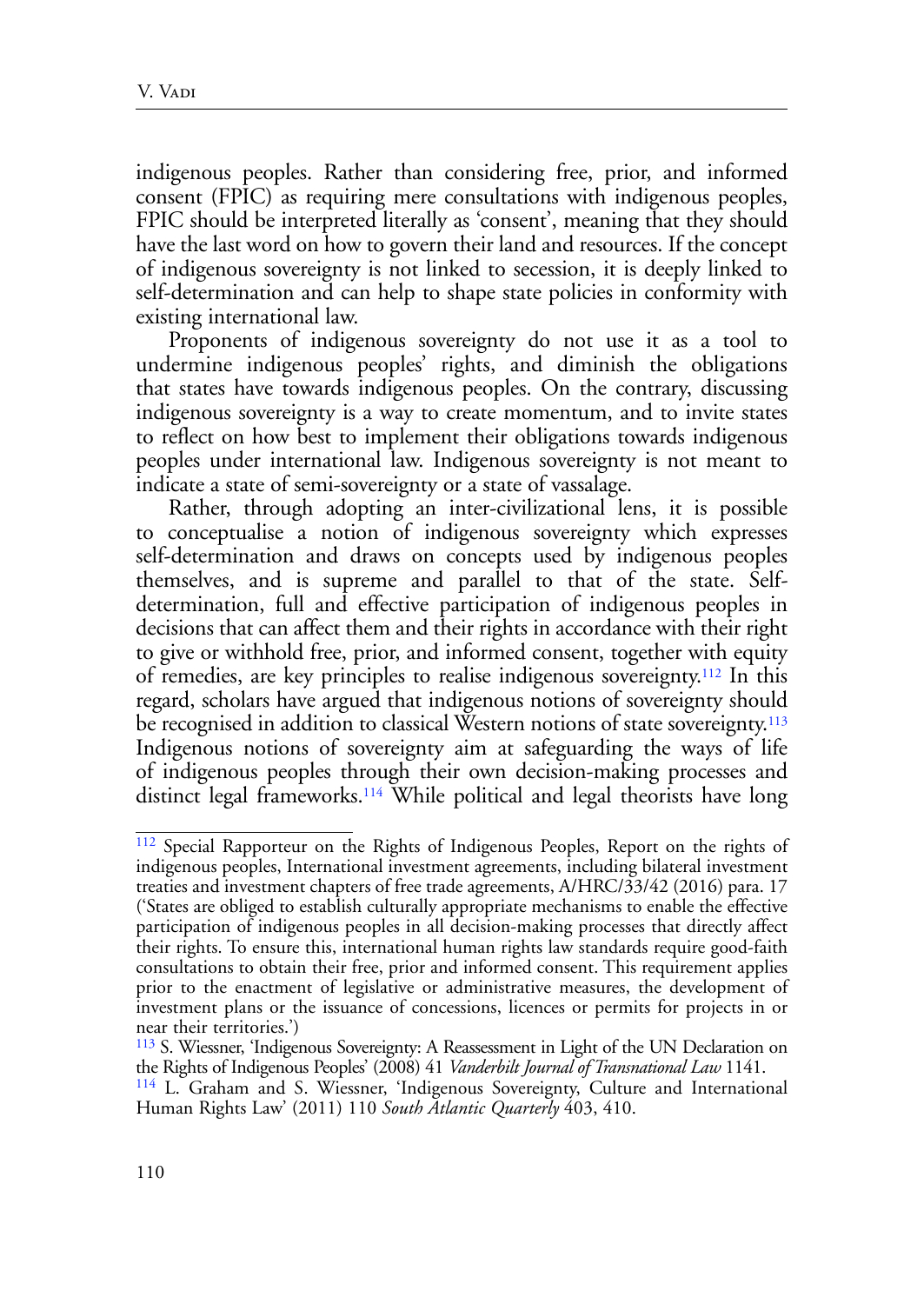<span id="page-20-4"></span>taken for granted that law is the province of states only, tribal law has always existed. There exists a 'plurality of legal dimensions.['115](#page-20-0) Discussing indigenous sovereignty is a way to acknowledge the plurality of civilizations.

### 6. *Conclusion*

Sovereignty is a concept in flux. Several scholars have discussed the concept of indigenous sovereignty, meant as parallel sovereignty, in addition to state sovereignty. While some argue that such sovereignty may be an expression of an emerging norm of customary law, others link the notion to the concept of permanent sovereignty over natural resources and the right to self-determination. Irrespective of the legal status of the concept, this chapter argues that indigenous sovereignty is a useful heuristic tool to guide states in implementing their international obligations towards indigenous peoples.

<span id="page-20-5"></span>The time has come to acknowledge indigenous sovereignty as an expression of 'the simultaneous authority of many co-existing legal orders.'[116](#page-20-1)  Indigenous sovereignty does not replace state sovereignty but exists in parallel. The concept of indigenous sovereignty is not only compatible with international law, but it has also been a historical (albeit for a long time invisible) feature of international law for centuries. While the course of international law could have taken different turns, this chapter suggests that international law contains the seeds of resistance, and of transformative, albeit unrealised, potential. The question of indigenous sovereignty has its roots in history and holds fundamental importance for the present and future of millions of people worldwide. The notion of indigenous sovereignty does not have clear borders in space or time; rather, it can give 'an open future back to the past.['117](#page-20-2) It is based on the recognition that cultural diversity is an essential component of the international community. It acknowledges that the struggles of indigenous peoples have not yet ended, and aims to contribute to broader debates about international justice.

<span id="page-20-7"></span><span id="page-20-6"></span>Even if we admitted that international law is a fragmented and/ or broken system, 'the alternative is despair', violence, and inequality.[118](#page-20-3)

<span id="page-20-0"></span>[<sup>115</sup>](#page-20-4) M. Bussani, 'Strangers in the Law: Lawyers' Law and the Other Legal Dimensions' (2019) 40 *Cardozo Law Review* 3125, 3126.

<span id="page-20-1"></span>[<sup>116</sup> R](#page-20-5). Parfitt, 'The Spectre of Sources' (2014) 25 *European Journal of International Law* 303.

<span id="page-20-2"></span>[<sup>117</sup>](#page-20-6) I. Ventzke, 'Possibilities of the Past: Histories of the NIEO and the Travails of Critique' (2018) 20 *Journal of the History of International Law* 263–302.

<span id="page-20-3"></span>[<sup>118</sup>](#page-20-7) N. Berman, 'But the Alternative Is Despair: European Nationalism and the Modernist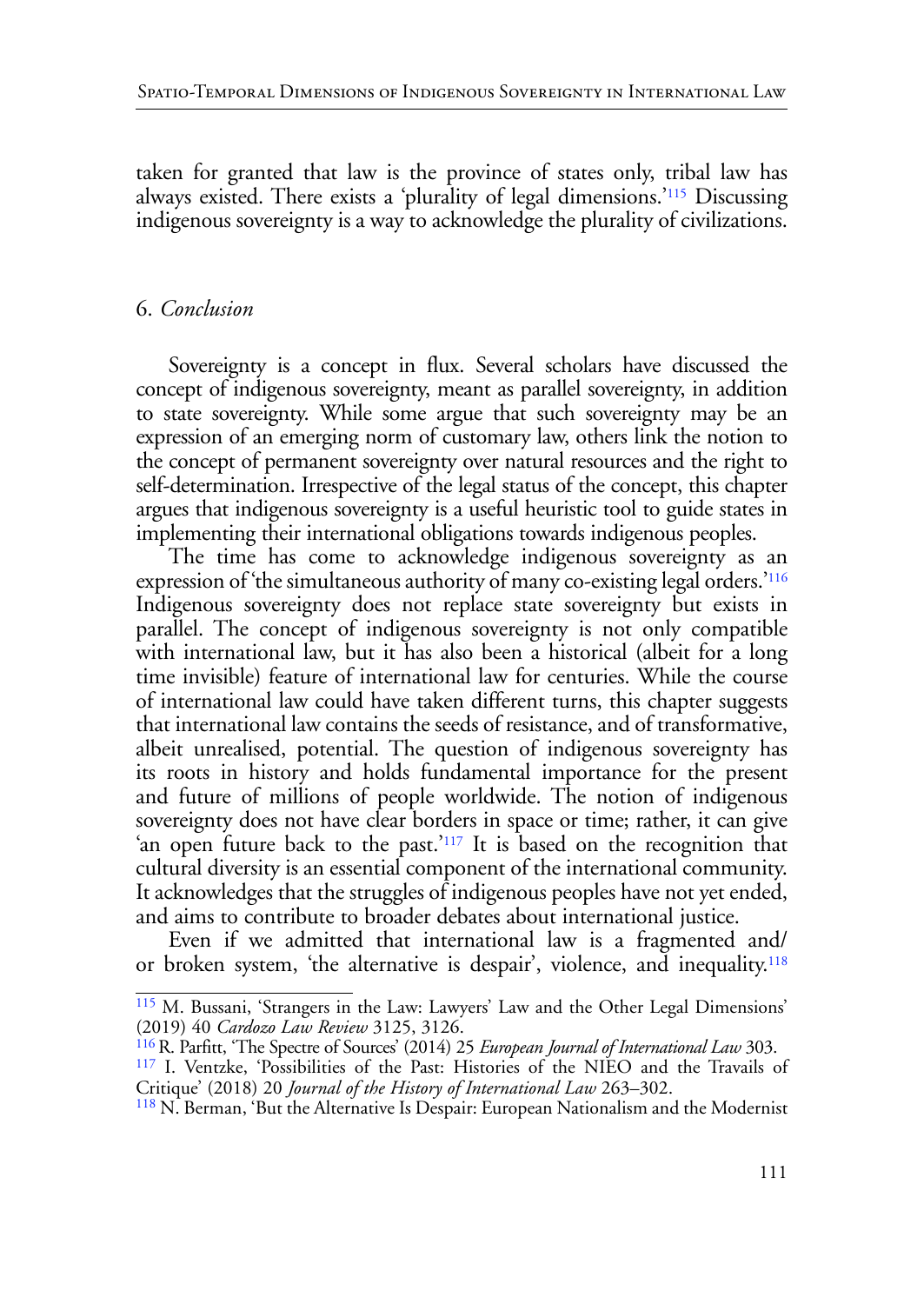<span id="page-21-1"></span>Only by looking beyond the cracks of the system and by reflecting on how to deal with such ruptures can international lawyers contribute to the development of the system. Some hope remains that international law can bring some justice, equality, and peace, to the world. Human dignity, equality, self-determination, permanent sovereignty over natural resources, and the prohibition of slavery and genocide are all paramount values that are inscribed in the grammar of international law. International lawyers can learn from the mistakes of the past in order to create a more just international system. By connecting the fragments in which humanity, civilizations, and interests are divided, international lawyers can build bridges among civilizations, foster dialogue among them, and promote peace and justice.[119](#page-21-0)

<span id="page-21-0"></span>Renewal of International Law' (1993) 106 *Harvard Law Review* 1792–1903. [119](#page-21-1) Y. Onuma, *International Law in a Transcivilizational World* (Cambridge: CUP 2017).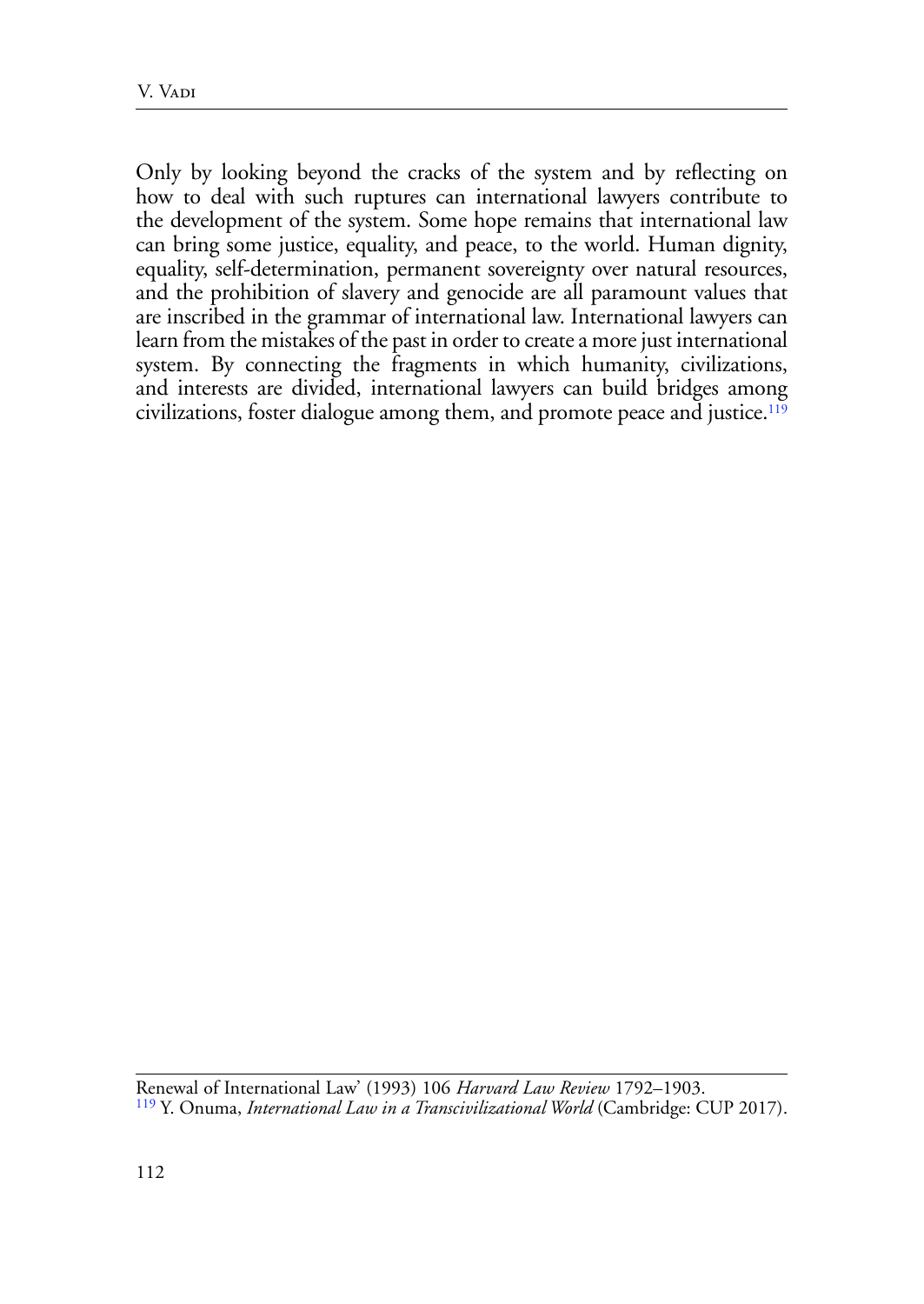# *Bibliography*

- Akashi, K., 'Japan–Europe', in B. Fassbender and A. Peters (eds), *The Oxford Handbook of the History of International Law* (Oxford: OUP 2012) 724–743;
- Anaya, J., *Indigenous Peoples in International Law* II ed. (Oxford: Oxford University Press 2004);
- Anghie, A., *Imperialism, Sovereignty and the Making of International Law* (Cambridge: CUP 2005);
- Anker, K., *Declarations of Interdependence: A Legal Pluralist Approach to Indigenous Rights* (Milton: Ashgate 2014);
- Assies, W., G. van der Haar, and A. J. Hoekema (eds), *The Challenge of Diversity, Indigenous Peoples, Multicultural Interlegality and Reform of the State in Latin America* (Amsterdam: Thela 2000);
- Baccelli, L., 'Guerra e diritti. Vitoria, Las Casas e la conquista dell'America' (2008) 37 *Quaderni fiorentini* 67–101;
- Barelli, M. *Seeking Justice in International Law: the Significance and Implications of the UN Declaration on the Rights of Indigenous Peoples* (London: Routledge 2016);
- Barsch, R. L., 'Indigenous Peoples in the 1990s: From Object to Subject of International Law' (1994) 7 *Harvard Human Rights Journal* 33–86;
- Baxi, U., 'India–Europe', in B. Fassbender and A. Peters (eds), *The Oxford Handbook of the History of International Law* (Oxford: OUP 2012) 744–764;
- Benton, L., *A Search for Sovereignty: Law and Geography in European Empires, 1400-1900* (Cambridge: CUP 2010);
- Berman, N., 'But the Alternative Is Despair: European Nationalism and the Modernist Renewal of International Law' (1993) 106 *Harvard Law Review* 1792–1903;
- Brave Noise Cat, J., 'Indigenous Sovereignty is on the Rise: Can it Shape the Course of History?' *The Guardian*, 30 May 2017;
- Bussani, M., 'Strangers in the Law: Lawyers' Law and the Other Legal Dimensions' (2019) 40 *Cardozo Law Review* 3125–3184;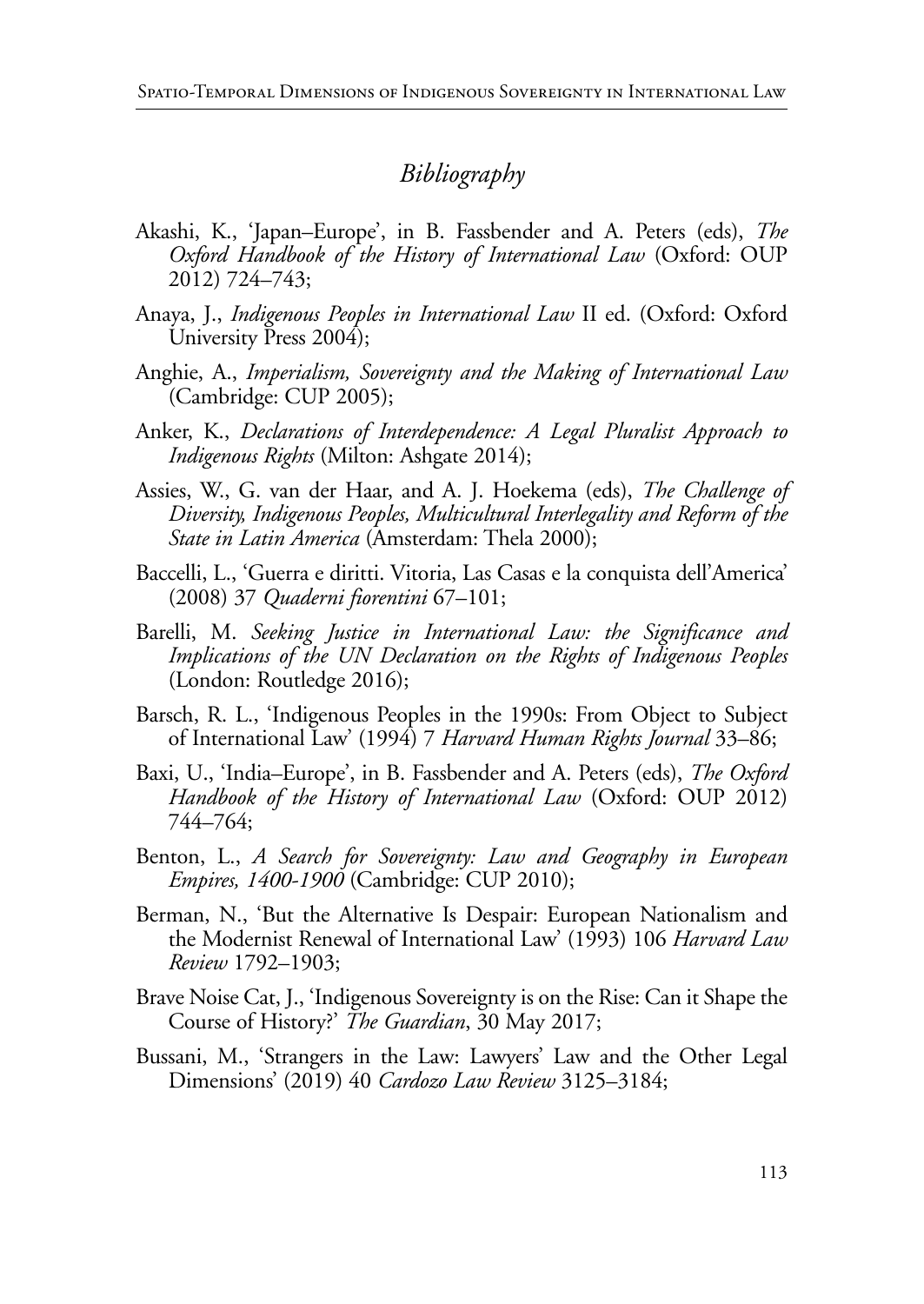- Cassidy, J., 'Sovereignty of Aboriginal Peoples' (1998) 9 *Indiana International and Comparative Law Review* 65–119;
- Corntassel, J. and T. Hopkins Primeau, 'Indigenous Sovereignty and International Law: Revised Strategies for Pursuing Self-Determination' (1995) 17 *Human Rights Quarterly* 343–365;
- Crawford, J., 'Sovereignty as a Legal Value', in J. Crawford and M. Koskenniemi (eds), *The Cambridge Companion to International Law*  (Cambridge: CUP 2012) 117–133;
- Crawford, J., 'The Right of Self-determination in International Law: Its Development and Future', in P. Alston (ed), *Peoples' Rights* (Oxford: OUP 2000) 7–68;
- Daes, E.-I., 'Indigenous Peoples' Rights to their Natural Resources' in A. Constantinides and N. Zaikos (eds), *The Diversity of International Law* (Leiden/Boston: Martinus Nijhoff 2009);
- Daes, E.-I., 'Indigenous Peoples Permanent Sovereignty Over Natural Resources', Lecture delivered at the National Native Title Conference, Adelaide, 3 June 2004, available at <https://www.humanrights.gov. au/about/news/speeches/indigenous-peoples-permanent-sovereignty-over-natural-resources> (last visited 30 September 2019);
- Day O'Connor, S., 'Lessons from the Third Sovereign: Indian Tribal Courts' (1997) 33 *Tulsa Law Journal* 1–6;
- Dibadj, R., 'Panglossian Transnationalism' (2008) 44 *Stanford Journal of International Law* 253–299;
- Duve, T., 'Indigenous Rights in Latin America: A Legal Historical Perspective, Max Planck Institute for European Legal History, Research Paper No. 2 (2017) 1–21;
- Fakhri, M., 'Third World Sovereignty, Indigenous Sovereignty, and Food Sovereignty: Living with Sovereignty despite the Map' (2018) 9 *Transnational Legal Theory* 218–253;
- Gaitán-Barrera, A., and G. Khalid Azeez, 'Regaining Pre-colonial Sovereignty: The Case of Miskitu Resistance' (2015) 21 *Journal of Iberian and Latin American Research* 360–373;
- Genia, E. M., 'The Landscape and Language of Indigenous Cultural Rights' (2012) 44 *Arizona State Law Journal* 653–679;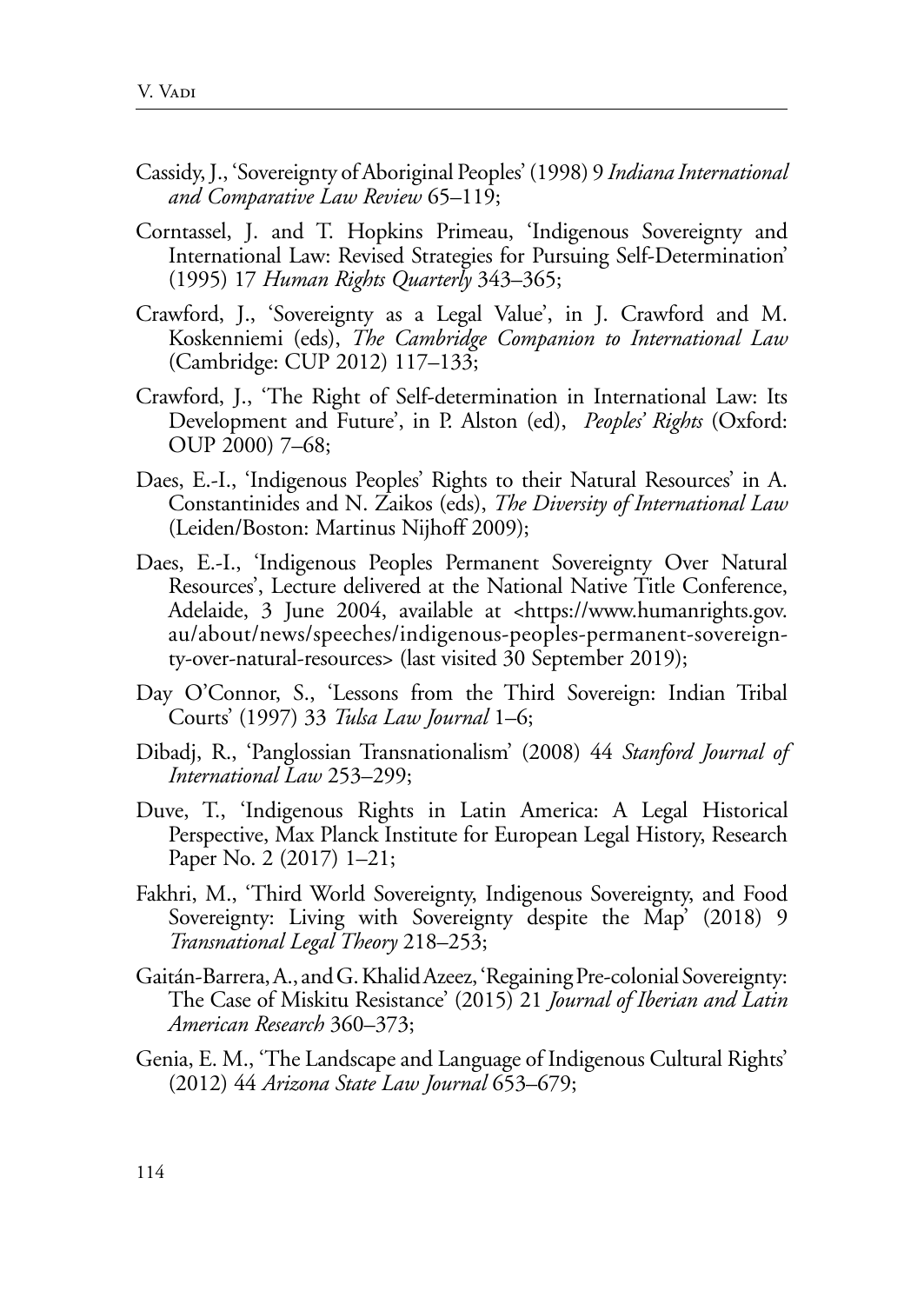- Gentili, A., *De Iure Belli Libri Tres* [1612] (On the Law of War) J.C. Rolfe (transl.) (Oxford: Clarendon Press 1933);
- Gilbert, J., 'Custodians of the Land—Indigenous Peoples, Human Rights and Cultural Integrity' in M. Langfield, W. Logan, and M. Craith (eds), *Cultural Diversity, Heritage and Human Rights* (Oxon: Routledge 2010) chapter 3;
- Gilbert, J., *Indigenous Peoples' Land Rights under International Law: From Victims to Actors* (Ardsley: Transnational Publishers 2006);
- Gilbert, J. and C. Lennox, 'Towards New Development Paradigms: The United Nations Declaration on the Rights of Indigenous Peoples as a Tool to Support Self-Determined Development' (2019) 23 *International Journal of Human Rights* 104–124;
- Göcke, K., *Indigene Landrechte im internationalen Vergleich* (Springer 2016);
- Göcke, K., 'Protection and Realization of Indigenous Peoples' Land Rights at the National and International Level' (2013) 5 *Goettingen Journal of International Law* 87–154;
- Gómez, I., 'Indigenous Peoples: from Objects of Protection to Subjects of Rights' in A. Brysk and M. Stohl (eds), *Expanding Human Rights 21st Century Norms and Governance* (Cheltenham: EE 2017) 55–74;
- Graham, L. and S. Wiessner, 'Indigenous Sovereignty, Culture and International Human Rights Law' (2011) 110 *South Atlantic Quarterly* 403–427;
- Harmon, A., *Reclaiming the Reservation: Histories of Indian Sovereignty Suppressed and Renewed* (Seattle, Washington: University of Washington Press 2019);
- Hickford, M. and C. Jones (eds), *Indigenous Peoples and the State: International Perspectives on the Treaty of Waitangi* (Vancouver: University of British Columbia Press 2018);
- Hoekema, A., 'Legal Pluralism: Conflicting Legal Commitments Without a Neutral Arbiter' (2014) 11 *Jura Gentium–Rivista di filosofia del diritto internazionale e della politica globale* 61–103;
- Jackson, J. H., 'Sovereignty-Modern: A New Approach to an Outdated Concept' (2003) 97 *AJIL* 782–802;
- Kahn, D.-E., 'Territory and Boundaries', in B. Fassbender and A. Peters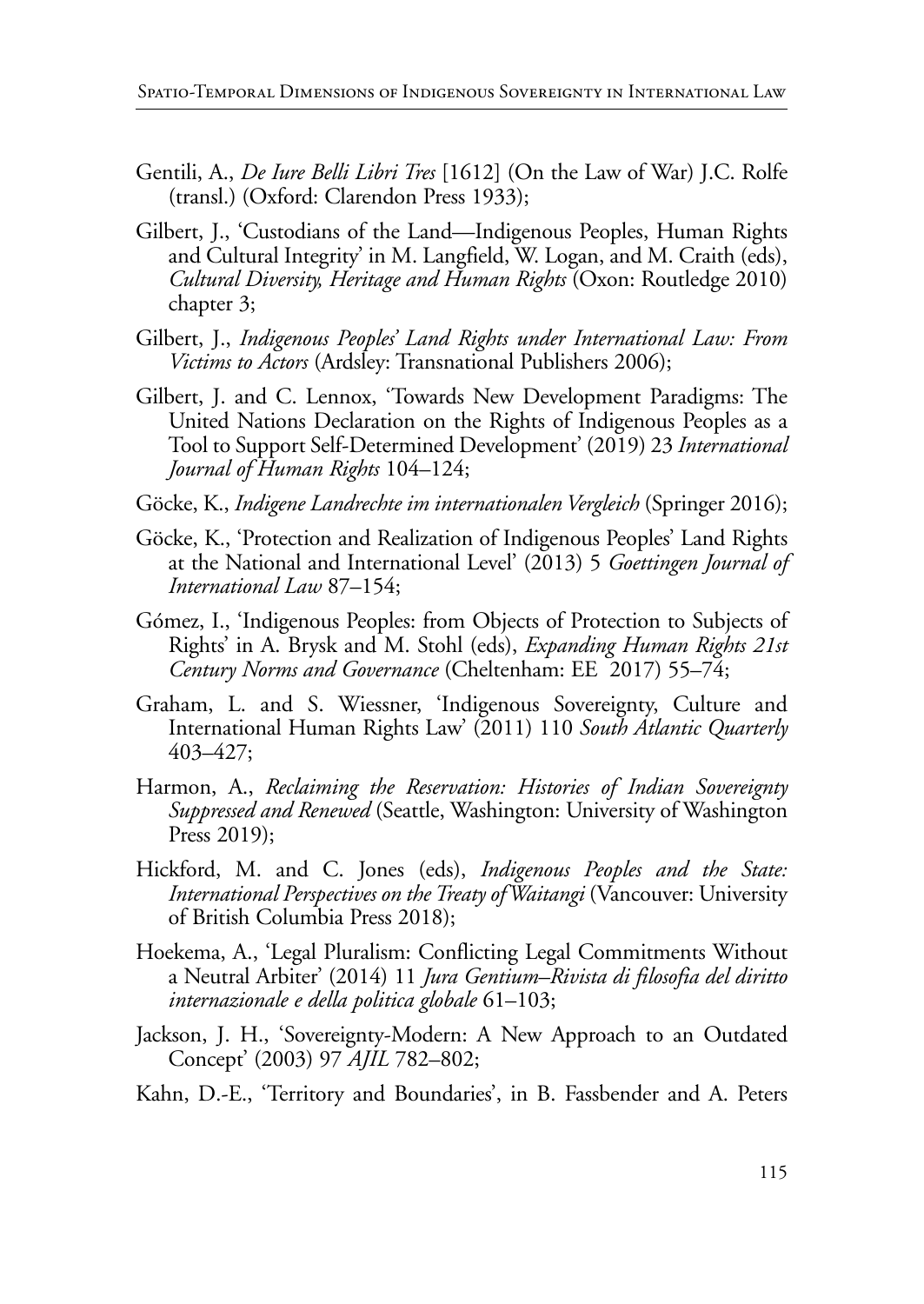(eds), *The Oxford Handbook of the History of International Law* (Oxford: OUP 2012) 225–235;

- Kinney, A. F., 'The Tribe, the Empire, and the Nation: Enforceability of Pre-Revolutionary Treaties with Native American Tribes' (2007–2008) 39 *Case Western Reserve Journal of International Law* 897–925;
- Leonard, Z., 'Law of Nations Theory and the Native Sovereignty Debates in Colonial India' (2019) 1 *Law and History Review* 1–35;
- Lenzerini, F., 'Sovereignty Revisited: International Law and Parallel Sovereignty of Indigenous Peoples' (2006–7) 42 *Texas International Law Journal* 155–189;
- Lesaffer, R. H., 'The Grotian Tradition Revisited: Change and Continuity in the History of International Law' (2003) 73 *British Yearbook of International Law* 103–139;
- Macklem, P. and D. Sanderson (eds), *From Recognition to Reconciliation: Essays on the Constitutional Entrenchment of Aboriginal and Treaty Rights* (Toronto: University of Toronto Press 2016);
- Merino, R., 'Reimagining the Nation-State: Indigenous Peoples and the Making of Plurinationalism in Latin America' (2018) 31 *Leiden Journal of International Law* 773–792;
- Nicol, H., 'From Territory to Rights: New Foundations for Conceptualising Indigenous Sovereignty' (2017) 22 *Geopolitics* 794–814;
- Nino, M., *Land grabbing e sovranità territoriale in diritto internazionale* (Napoli: Editoriale Scientifica 2018);
- O'Faircheallaigh, C., 'Negotiating Cultural Heritage? Aboriginal Mining Company Agreements in Australia' (2003) 39 *Development and Change*  $25 - 51$ ;
- Onuma, Y., *International Law in a Transcivilizational World* (Cambridge: CUP 2017);
- Otto, D., 'A Question of Law or Politics? Indigenous Claims to Sovereignty in Australia' (1995) 21 *Syracuse Journal of International Law & Commerce* 65–103;
- Otto, D., 'Subalternity and International Law: The Problems of Global Community and the Incommensurability of Difference' (1996) 5 *Society & Legal Studies* 337–364;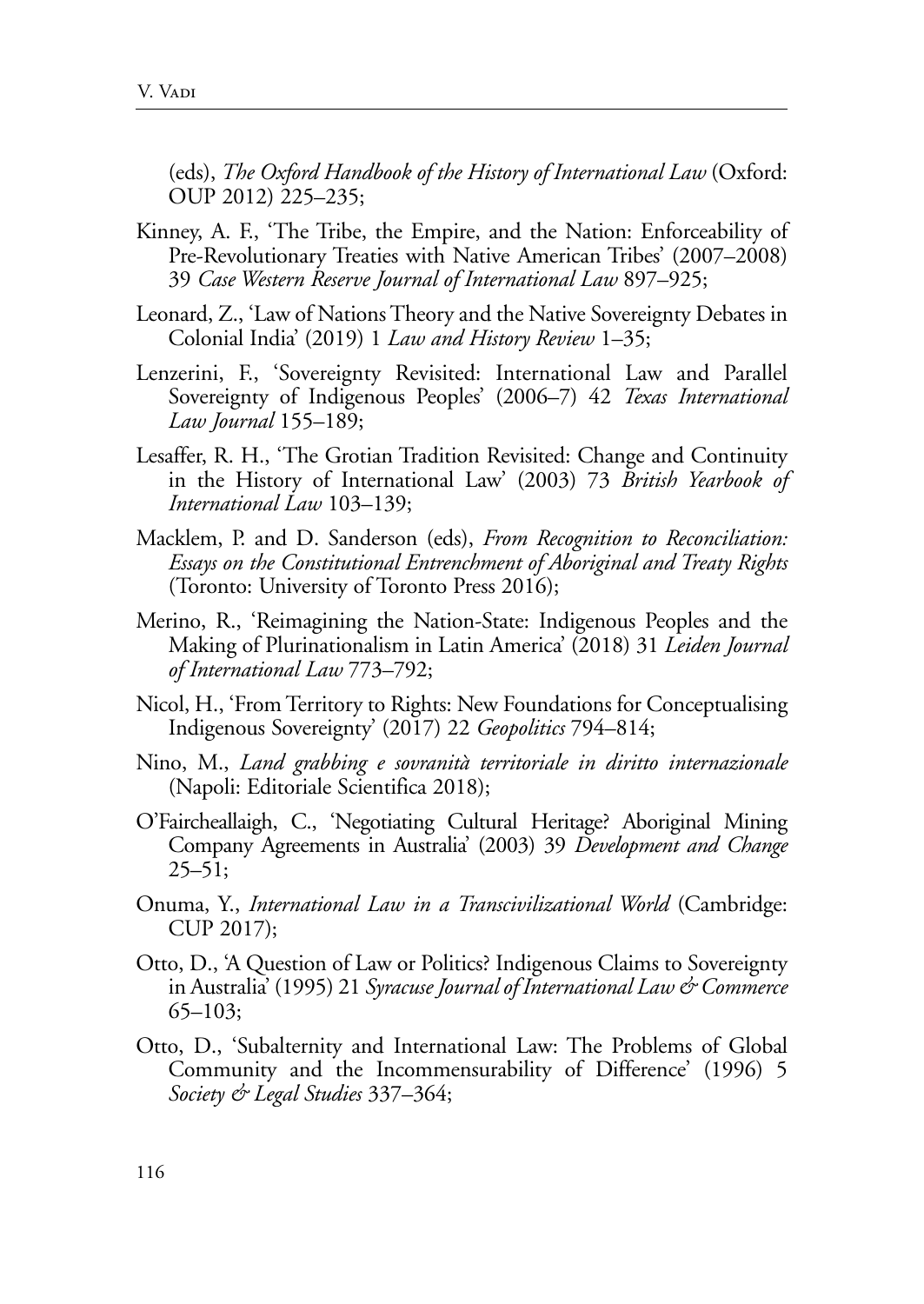- Pagden, A., *Lords of all the World. Ideologies of Empire in Spain, Britain and France c. 1500–c.1800* (New Haven/London: Yale University Press 1995);
- Parfitt, R., 'The Spectre of Sources' (2014) 25 *European Journal of International Law* 297–306;
- Parker, C. H., *Global Interactions in the Early Modern Age* (Cambridge: CUP 2010);
- Porter, R. B., 'The Meaning of Indigenous Nation Sovereignty (2002) 34 *Arizona State Law Journal* 75–112;
- Powell, W. S., 'An Elizabethan Experiment', in L. S. Butler, A. D. Watson (eds), *The North Carolina Experience: An Interpretive and Documentary History* (Chapel Hill: University of North Carolina Press 1984) 29–52;
- Rifkin, M.. *Beyond Settler Time: Temporal Sovereignty and Indigenous Self-Determination* (Durham, NC: Duke University Press 2017);
- Rigney, S., 'The Hopes and Discontents of Indigenous–Settler Reconciliation' (2017) 11 *International Journal of Transitional Justice* 359–68;
- Rossi, C., *Sovereignty and the Territorial Temptation* (Cambridge: CUP 2017);
- Sargent, S., 'Transnational Networks and United Nations Human Rights Structural Change: The Future of Indigenous and Minority Rights' (2012) 16 *International Journal of Human Rights* 123–151;
- Suin, D., 'Sovrani e sudditi: la riflessione di Alberico Gentili tra assolutismo e cosmopolitismo' (2017) 9 *Storia e Politica* 255–278;
- Twining, W., *General Jurisprudence: Understanding Law from a Global Perspective* (Cambridge: Cambridge University Press 2008);
- Vadi, V., 'Heritage, Power and Destiny: The Protection of Indigenous Heritage in International Investment Law and Arbitration' (2018) 50 *George Washington International Law Review* 101–155;
- Ventzke, I., 'Possibilities of the Past: Histories of the NIEO and the Travails of Critique' (2018) 20 *Journal of the History of International Law* 263–302;
- Webber, J., 'We Are Still in the Age of Encounter: Section 35 and a Canada beyond Sovereignty' in P. Macklem and D. Sanderson (eds), *From Recognition to Reconciliation: Essays on the Constitutional Entrenchment of Aboriginal and Treaty Rights* (Toronto: University of Toronto Press 2016) 63–99;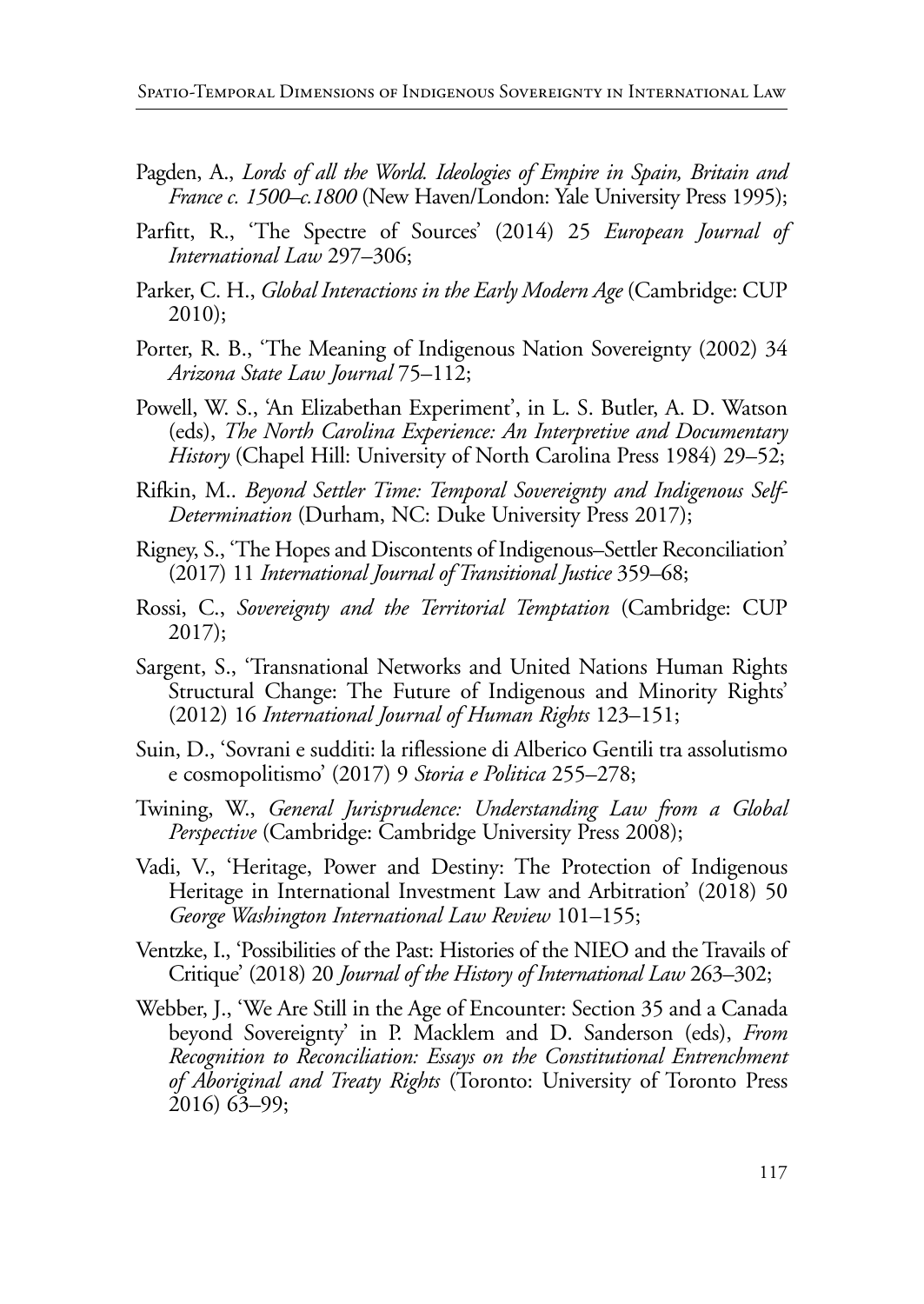- Wheatley, S., 'Conceptualizing the Authority of the Sovereign State over Indigenous Peoples' (2014) 27 *Leiden Journal of International Law*  371–96;
- Wiessner, S., 'Indigenous Self-Determination, Culture, and Land: A Reassessment in Light of the 2007 UN Declaration on the Rights of Indigenous Peoples' in E. Pulitano (ed), *Indigenous Rights in the Age of the UN Declaration* (Cambridge: Cambridge University Press 2012) 31–63;
- Wiessner, S., 'Indigenous Sovereignty: A Reassessment in Light of the UN Declaration on the Rights of Indigenous Peoples' (2008) 41 *Vanderbilt Journal of Transnational Law* 1141–1176.

#### International Decisions

### ARBITRAL AWARDS

*Cayuga Indians (Gr. Brit.) v. United States*, 6 *Review of International Arbitral Awards* 173 (1926) 176;

*Island of Palmas case*, *United States v Netherlands*, PCA Award 4 April 1928, (1928) II *Review of International Arbitral Awards* 829;

*SAS v Bolivia*, PCA Case No. 2013-15, (Objections to Jurisdiction, Admissibility and Counter-Memorial on the Merits), Award 31 March 2015 (unofficial English translation);

#### International Court Of Justice

*Reparation for Injuries suffered in the Service of the United Nations*, Advisory Opinion 11 April 1949, [1949] ICJ Rep 174;

*Western Sahara*, Advisory Opinion 16 October 1975, [1975] ICJ Rep 12;

*Case Concerning the Land and Maritime Boundary between Cameroon and Nigeria* (*Cameroon v. Nigeria*) (Jurisdiction) [2002] ICJ Rep 303;

### Interamerican Court Of Human Rights

*Mayagna (Sumo) Awas Tigni Community v. Nicaragua*, Judgment 31 August 2001, IACTHR (ser. C) No. 79;